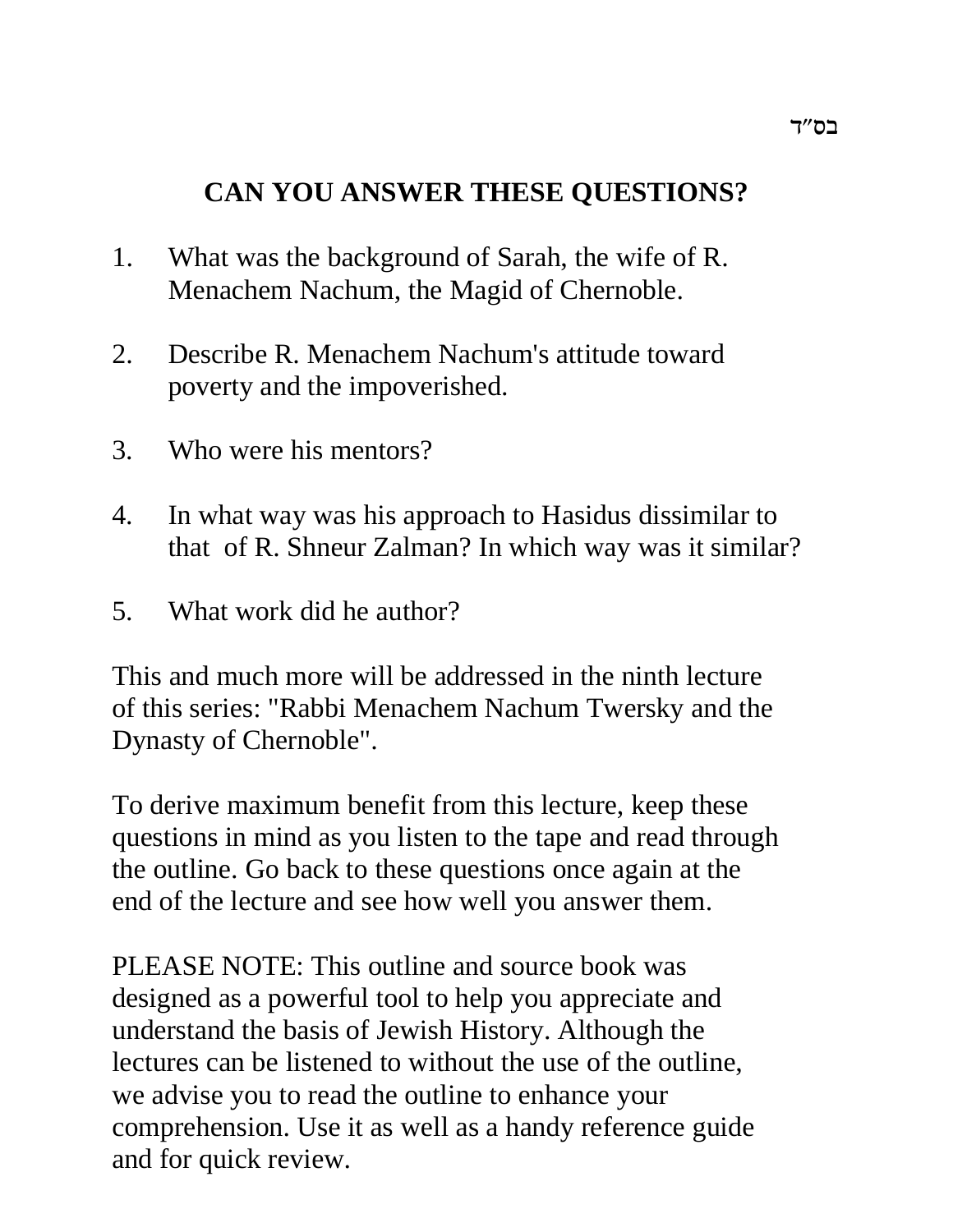# THE EPIC OF THE ETERNAL PEOPLE Presented by Rabbi Shmuel Irons

### Series X Lecture #9

# RABBI MENACHEM NACHUM TWERSKY AND THE DYNASTY OF CHERNOBLE

#### $\mathbf{I}$ . The Disciple of the Early Hasidic Masters

A.

הרב הגדול והקדוש מוהר"ר מנחם נחום מטשארנביל זלה"ה נולד בשנת ת"צ בעיר  $(1)$ גארינסק פלך וואלין. הוא הי' בן לאבי' הה"צ ר' צבי ב"ר נחום גאון זלה"ה. ס' כרם ישראל פרק כב

The great and holy Rabbi Menachem Nachum of Chernoble, of blessed memory, was born in the year 5490 (1730) in the city of Gornisk, in the province of Volhyn. He was the son of R. Tzvi b. R. Nachum Gaon, of blessed memory. Sefer Kerem Yisrael Chapt.  $22$ 

הה"צ ר' נחום נעשה יתום מאביו בעודנו ילד צעיר לימים ונתגדל אצל אחי אביו  $(2)$ ולמד תורה באחת הישיבות בליטא ונתעלה מאוד בשקידתו על התורה יותר מכל בני הישיבה. וכאשר בא חותנו שהי׳ נכבד מאוד ובא אל הישיבה שלמד בה הר״נ לבחור לו בחור מורם מעם מצטיין בלימודו הראהו הריש מתיבתא על הר״נ שהוא משובח מאד מאד ונעשה התקשרות שידוכים ביניהם. ס׳ כרם ישראל, פרק כב אות א׳

R. Nachum was orphaned from his father at an early age and was raised by his father's brother and went on to study in one of the Lithuanian yeshivos. Through his diligence, he made tremendous strides in his learning and surpassed his colleagues. When his future father-in-law, who was a very prestigious person, came to the yeshiva in which R. Nachum studied to look for a future husband for his daughter, he asked [the Rosh] Yeshival to point out to him the bochur (young man) whom he felt to be far and above the other students of the yeshiva. The Rosh Yeshiva showed him R. Nachum who [in his estimation] was far superior to anyone else. Subsequently, a match was arranged. **Sefer** Kerem Yisrael Chapt. 22, note 1

В.

ואשתו של הה"ק ר' נחום שמה שרה הי' נכדית הגאון ר' יצחק שפירא זלל"ה אב"ד  $(1)$ קאוונא ולובלין בן הגאון הר׳ נתן נטע אב"ד דק׳ הוראדנא בעהמ"ח ס׳ מבוא שערים. ס׳ כרם ישראל פרק כב

The name of R. Nachum's wife was Sarah. She was a descendant of R. Yitzchak Shapiro, the Chief Rabbi of Kovno and Lublin, the son of R. Nosson Nota, the Chief Rabbi of Horodno, the author of Mavo Shearim. Sefer Kerem Yisrael Chapt. 22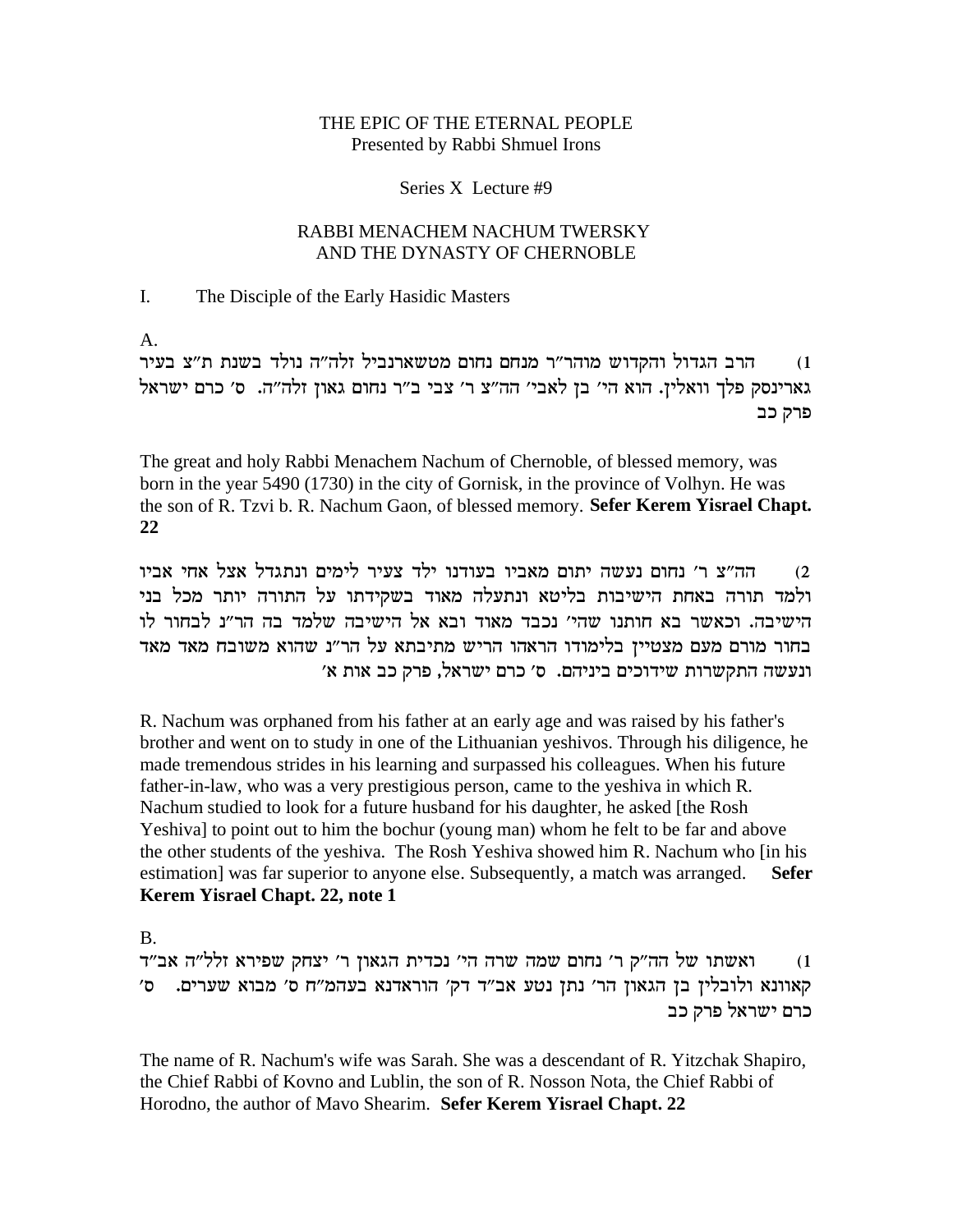הה"צ ר' נחום מטשרנאביל אשתו הצדקת מ' שרה הי' נכדית הה"ג ר' נתן שפירא 'זל"ל בעל מבוא שערים ואמרי שפר על רש"י הוא הי' זקנו של בעל מגלה עמוקות הה"צ ר נתן נטע אבד"ק קראקא. והוא הי' בן הגה"ק ר' שמשון שפירא נכד הג"מ ר' שלמה שפירא אב״ד דק׳ היילברין ולאנדא בן הג״מ ר׳ שמואל שפירא חתן הג״מ ר׳ מתתי׳ טריבש אב״ד 'רק' פאריז ורב הכולל במדינת צרפת יצ"ו מצאצאי רש"י זלל"ה ומאבותיו של הג"מ ר שלמה שפירא הנ"ל לא פסקה תורה מהם עד רש"י ז"ל. ס' כרם ישראל פרק כג

Sarah, the wife of the Rav and Tzaddik, R. Nachum of Chernoble, was a descendant of R. Nosson Shapiro, of blessed memory, the author of the Mavo Shearim and Imrei Shefer on Rashi's commentary. He was the grandfather of the author of the Megaleh Amukos, R. Nosson Nota, the Chief Rabbi of Cracow. [R. Nosson] was the son of the holy Gaon, R. Shimshon Shapiro, who was the son of R. Shlomo Shapiro, the Chief Rabbi of Heilbrin and Landau, who was the son of R. Shmuel Shapiro, the son in law of the Gaon, R. Matisyahu Treves, the Chief Rabbi of the city of Paris and the whole of France. [R. Shmuel] was a descendant of Rashi. All of the generations from Rashi until R. Shlomo Shapiro, were entirely dedicated to the study of Torah. **Sefer Kerem Yisrael Chapt. 22**

C.

ואחר נשיאותו התפרנס הר״נ כמו רוב גדולי ישראל בימים ההם בלימוד תלמידים ברוב חריפות ועמקות אבל הרגיש בנפשו כי חסר לו מה ויתחיל לעמוק בלימוד הקבלה בכתבי האר״י ז״ל ור״ח וויטאל וינהג את גופו בסיגופים וצומות עד שבא מגיד אליו ורצה לגלות לו רזין דאורייתא ולא חפץ ר"נ לקבל ממנו כי הכיר בו כי הוא איננו ממגידי אמת רק מצד אחר ויגרש אותו למרחוק. ופ"א בא אליו מלאך ממגידי האמת ורצה ללמוד עמו ולא רצה הה"ק 'ר"ג לקבלו ואמר כי איננו צריך לו. ס' כרם ישראל, פרק כב א

After his wedding, R. Nachum supported himself, as did the majority of Torah scholars at that time, by teaching students with great acumen and depth. He felt, however, unfulfilled and started to study in depth the works of Kabbalah, the writings of the Arizal and R. Chaim Vital. [As a result,] he tormented his body and fasted. [He reached such a spiritual state, that] a Magid [spiritual being] came to him to teach him the secrets of the Torah. R. Nachum didn't want to receive communications from him, as he recognized him to be a Magid who embodied the forces of evil and whose teachings were not true. [Consequently,] he drove him away. On another occassion, an angel, one of the Magidim who embodied the truth of the Torah, came to him and desired to teach him but R. Nachum refused to accept [him] as he stated that he didn't need him. **Sefer Kerem Yisrael Chapt. 22, note 1**

D.

ו) הרב הקדוש ר' נחום מטשארנאביל זי״ע צדיק ונשגב אור בהיר הוא בשחקים מופת הדור תהלתו מלאה הארץ ארי שבחבורה רבים מישראל הלכו לאורו והוא בתחלה ביקר את מורו הבעש״ט זלל״ה ואחר שנגנז אור הקדוש נעשה תלמיד מובהק להמגיד הגדול ר׳ דובער ממעזריטש זלה"ה והוא חבר ספר הבהיר מאור עינים עה"ת ועלה השמימה בשנת תקנ"ח ביום י"א מרחשון זכותו יגן עלינו. ס' כרם ישראל פרק כד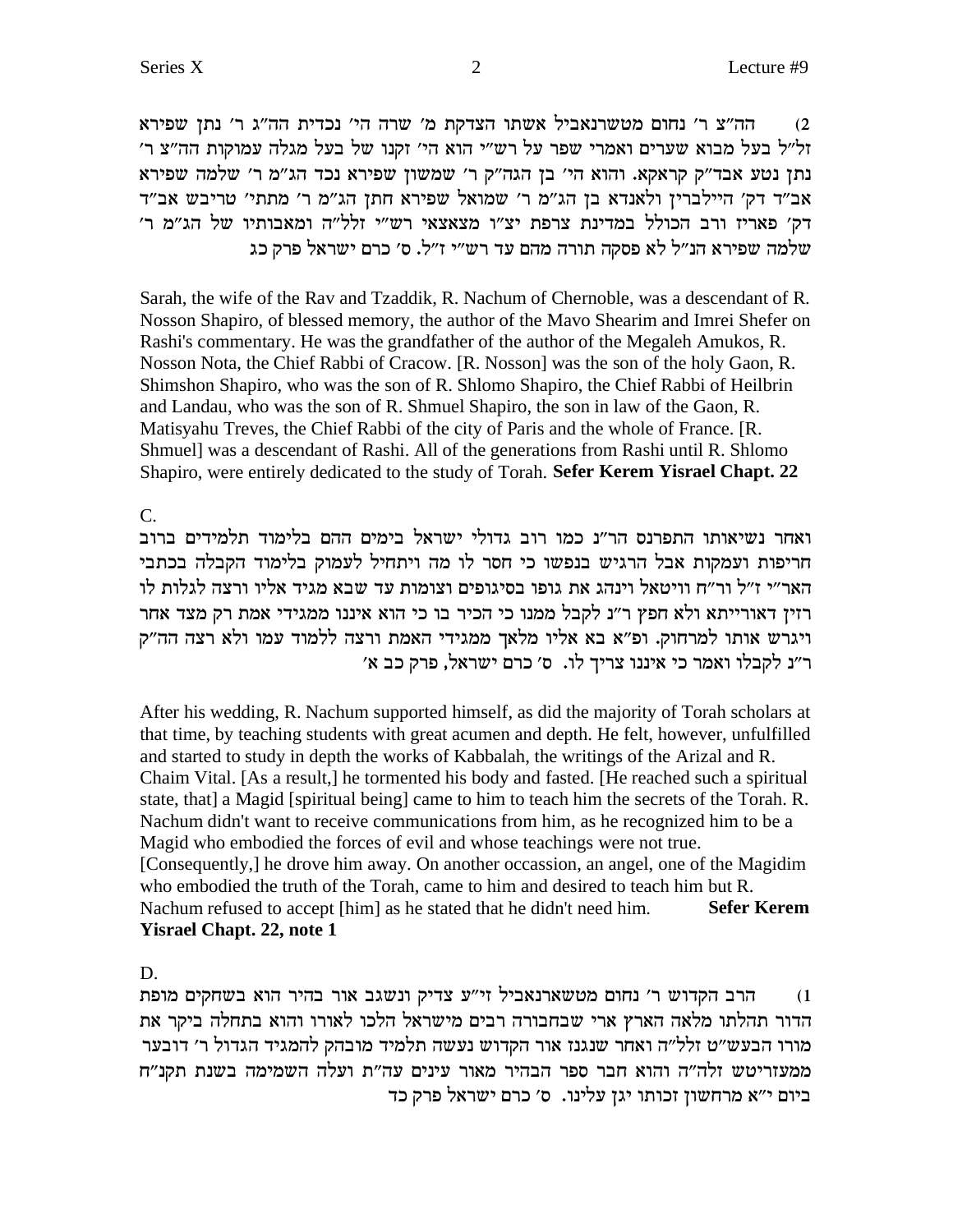The holy R. Nachum of Chernoble, may his merit protect us, was a lofty tzaddik whose light shone in the Heavens and was the wonder of his generation whose praises fill the world. He was the lion [the most prominent] of his colleagues. Many of Israel were directed by his light. He originally visited his master, the Baal Shem Tov, of blessed memory. After his holy light was hidden, he became a close disciple of the great Magid, R. Dov Ber of Mezrich. [R. Nachum] was the author of the outstanding work, Me'or Einiyim, a commentary to the Torah. His soul rose to Heaven in the year 5558 (1797) on the eleventh of Marcheshvan. May his merit protect us. Sefer Kerem Yisrael Chapt. 24

לפי המסורה בקר הר' נחום את הבעש"ט רק שני פעמים ובספרו מאור עינים קורא  $(2)$ את הבעש״ט בתואר מורי ובעת אשר נסע הר׳ נחום להבעש״ט הרגיש הבעש״ט ברוח קדשו כי הר׳ נחום נוסע אצלו ואמר לזוגתו הרבנית אשר צריכים להכן לשבת זו בהרחבה כי אדם גדול בא אצלנו וכאשר בא הה״צ ר׳ נחום לבית הבעש״ט הראה לו כל השבת פנים זועפות ולהרבנית אמר כי תזהר להשמר מהאורח מאד נתפעלה ע״ז כי ראתה בו כי איש קדוש הוא. והשיב לה הבעש"ט אבל הוא רוצה לגנוב במעש"ט שלו כל הגן עדן ועוה"ב. ס' כרם ישראל פ׳ כ״ד אות ו׳

According to tradition, R. Nachum visited the Baal Shem Tov on only two occasions. In his Me'or Einayim, however, he refers to him as his master. As R. Nachum was on his way to visit the Baal Shem Tov, the Besht, through the Divine spirit, realized that he was coming, and told his wife to prepare abundantly for the Shabbos in preparation for a great man who is coming to them. When R. Nachum finally arrived, the Baal Shem Tov acted towards him in an angry manner and told his wife to be very much on guard from this guest. She was very taken aback as [R. Nachum] was a holy man. The Besht replied, "But he wants to steal through his good deeds all of Gan Eden (Paradise) and Olam Haba (the World to Come). Sefer Kerem Yisrael Chapt. 24, note 6

 $E_{\perp}$ 

סיפר הה"ק ר' יצחק מסקווערא זלל"ה אשר קודם פטירת המגיד הגדול שאלו אותו תלמידיו הקדושים אל מי מקדושים יפנו להיות להם לרב ומנהיג והשיב להם כי ישגיחו וייענו מי הוא אשר בא לעוה"ז על ענין זה לתקן נשמות החיים והמתים אותו צדיק יקבלו למנהיג ולרב עליהם ואחר פטירת רבם הק׳ השגיחו וראו זאת בהה״ק ר׳ נחום והסכימו כולם למנותו לרבן ולמנהיג עליהם רק תלמיד אחד מתלמידי המגיד לא רצה להסכים לזה ובשבילו נתפרדה החבילה ולא עשו כמו שהסכימו ואמרו ע"ז הצדיקים שבאותו דור כ"א הי' ממנים עליהם הה״ק ר׳ נחום הי׳ העולם מתנהג עם מנהיג אחד עד ביאת הגואל ולא הי׳ נחלקים לכמה כתות. ס׳ כרם ישראל פ׳ כ״ד אות ז׳

Rav Yitzchak of Skvira, of blessed memory, related the following story: Right before the passing of the great Magid [of Mezrich], his holy disciples asked him, "Who amongst the holy [of Israel] should we turn to to become our Rav and leader?" He replied to them that they should scrutinize and analyze to determine which amongst them came to this world to correct the defects of the souls of the living and the dead. They should accept that tzaddik to become their leader and Rav. After the passing of their master, after much scrutiny, they decided to appoint R. Nachum as their leader and master. Only one of the disciples of the Magid refused to accept him. As a result, he was not chosen to be their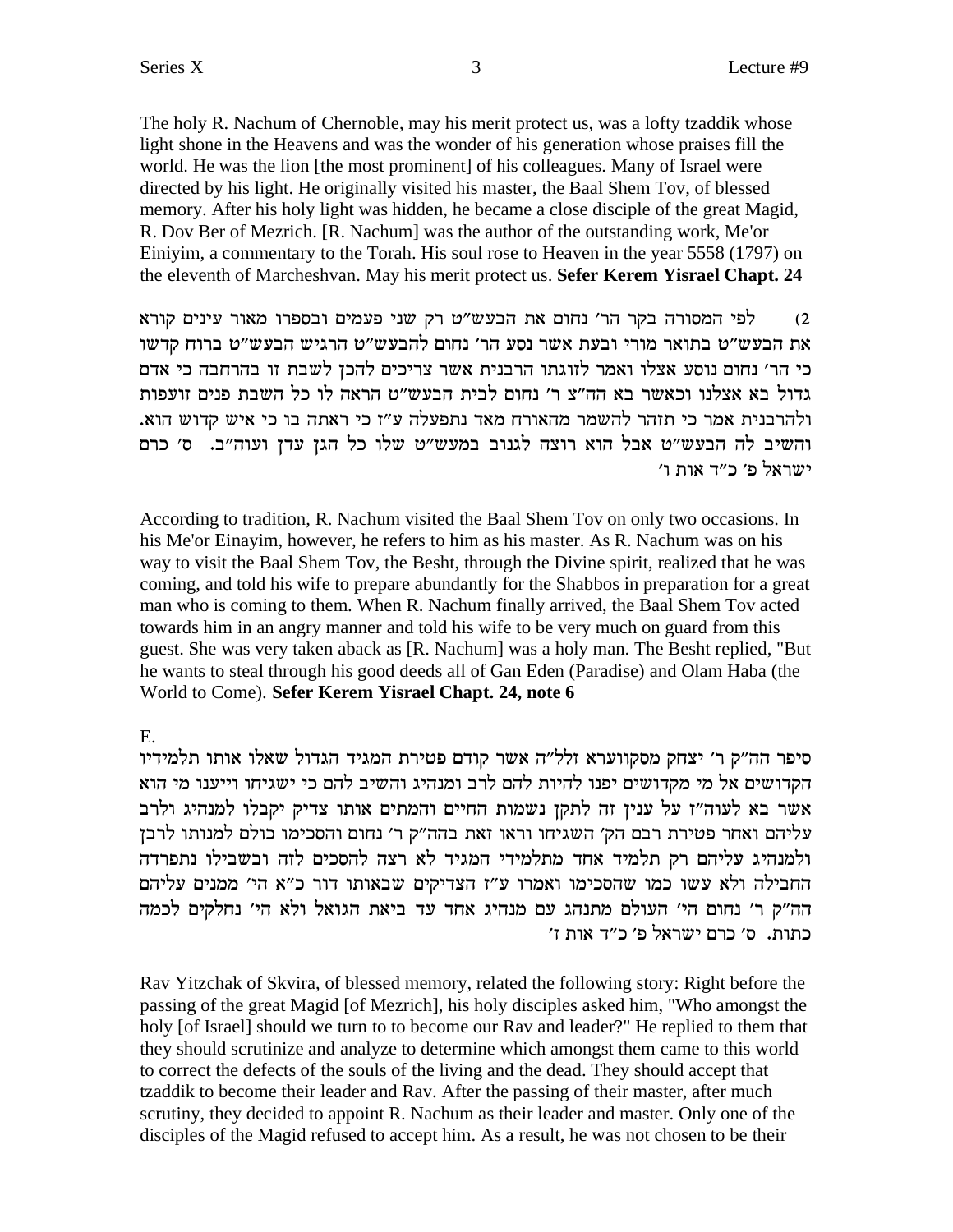leader. The Tzaddikim of the generation commented that if they had indeed appointed R. Nachum, the Hasidic movement would have remained with a central leader and wouldn't have divided into so many sects. Sefer Kerem Yisrael Chapt. 24, note 7

# $F_{\perp}$

הרה"ק ר' יעקב יוסף מפולנאה בעל התולדות אמר על הה"ק ר"נ "העולם אומרים שר' נחום איז א צדיק" והשומעים אשר עמדו שם סברו אשר רצונו להשפיל את ערכו אבל הוא עצמו מהר לפרש דבריו ואמר העולם אומרים שר׳ נחום איז א צדיק ער איז צעהן צדיקים כל צדיק יש לו דרך מיוחד בתות"פ בצדקה ובשאר מדות כ"א עפ"י שרשו באחד מעשר ספירות ובאותו דרך הוא צדיק אבל ר׳ נחום הוא צדיק בכל המידות ובכל הדברים צדיק הוא עכ״ל. ס׳ היחס מטשרנביל פרק א׳ אות ב׳

R. Yaakov Yosef of Polonoah, the author of the work, "Toldos Yaakov Yosef" said regarding R. Nachum, "The world says that R. Nachum is a tzaddik." Those who heard his words interpreted it to be a derogatory statement. He himself, however, quickly explained his words and said, "The world says that R. Nachum is a tzaddik. IIt is not true!] He is actually ten tzaddikim [in one]. Every tzaddik has a special approach in his study of Torah, his prayers, his charity, and all of his other character traits. Each approach is based upon the root of their respective souls reflecting one of the ten Sefiros. In that unique and limited approach is that person a tzaddik. R. Nachum is a tzaddik in every one of the character traits and aspects [of life]." Sefer HaYachas MeChernoble, Chap. 1 note 2

# $G_{\cdot}$

הרה"ק ר' מנחם נחום נ"ע מטשארנאביל [שזכה להיות גם בהיכל קדשו של רבינו הבעש"ט נ"ע] הי' עם רבינו [ר' שניאור זלמן] באהבה וחבה יתירה והי' רועד לשמו ולזכרו. [מ"כ שכשהגיעו כתבי התניא להרה"ק הנ"ל אמר בזה"ל המחבר ספר הקדוש הזה שמו שניאור רומז לשני בחי׳ אור: אור ישר ואור חוזר, תושב״כ ותושבע״פ, גליא וסתים.] והי׳ גם בלאזני אצל רבינו נ"ע. ופ"א שלח רבינו פ"נ אליו. בנו הרה"ק ר' מרדכי מטשארנאביל נ"ע הי' מחותנו של רבינו שבנו הרה"ק ר' יעקב ישראל נ"ע הי' חתן אדמו"ר האמצעי נ"ע בן רבינו. ורבינו הי׳ על החתונה בשנת תקע״א. אחר פטירת הרה״ק רמ״נ הי׳ רבינו אצל בנו הרה״ק ר׳ מרדכי לנחמו. ספר בית רבי עמ׳ 1–621

The holy R. Menachem Nachum of Chernoble, whose soul rests in Eden, [who merited to also be in the sanctuary of our master, the Besht, whose soul rests in Eden,] had great affection for our master, [R. Shneur Zalman,] and would tremble at his very name and mention. If found a source that stated that when the writings of the Tanya reached the holy Rabbi, [R. Nachum,] he remarked, "The name of the author of this holy work, Shneur (two lights), hints at two facets of light: light that comes straight [from the Divine] and reflective light [that comes from man], i. e. the Written Torah and the Oral Torah, the revealed and the hidden."] He also visited our master in Liozna. On one occasion, our master, [R. Shneur Zalman,] sent a pidyon nefesh (money for the redemption of his soul) to him. [R. Nachum's] son, R. Mordechai of Chernoble was a mechutan (related through marriage) with our master as his son, R. Yaakov Yisrael, was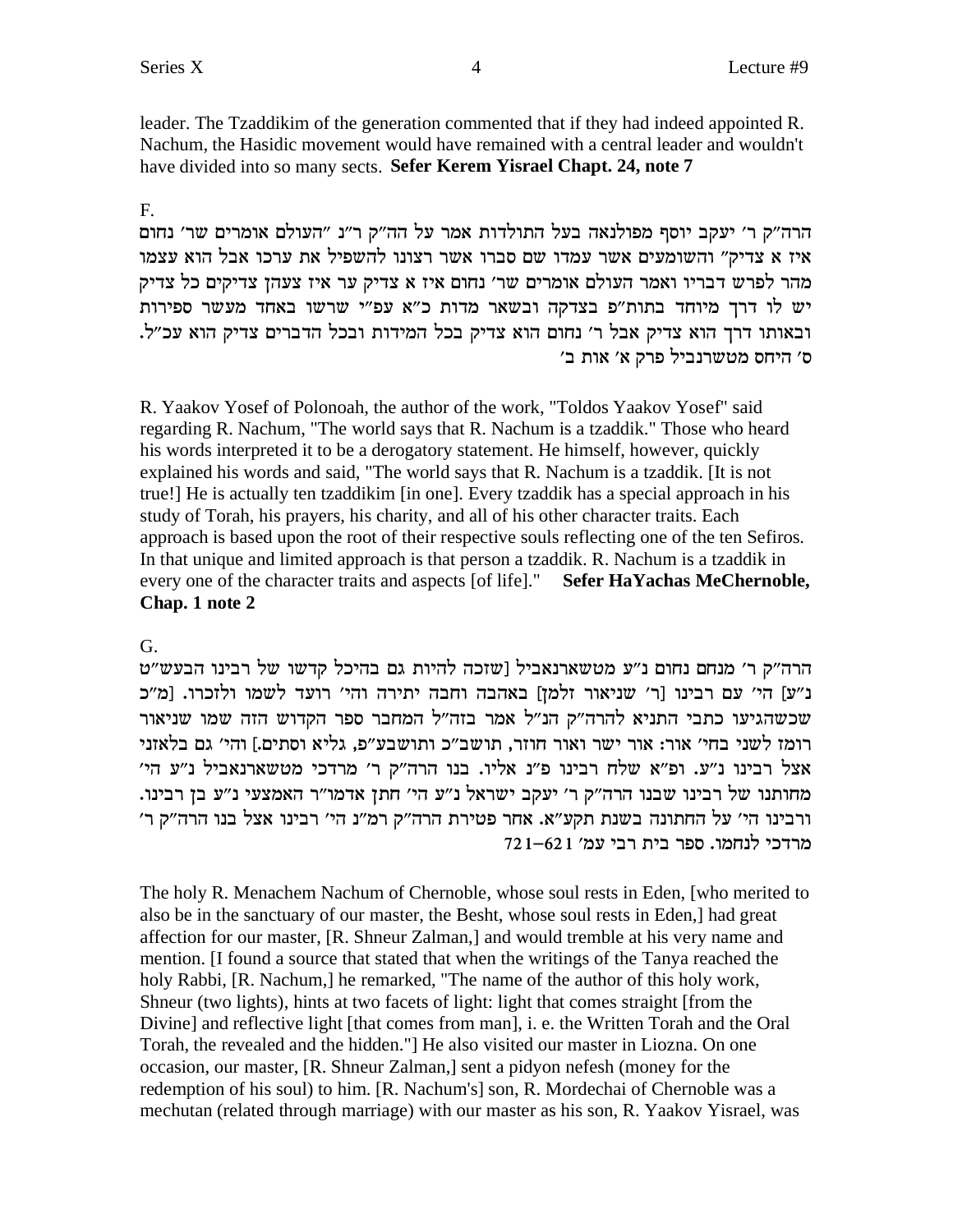a son in law of the Mittler Rebbi (the intermediate or second Rebbi of Chabad), the son of our master. Our master attended the wedding in the year 5571 (1811). After the passing of the holy R. Menachem Nachum, our master came to his son, R. Mordechai, to console him. **Sefer Bais Rebbi pp. 126-127**

II. The Impoverished Rav and Magid of Chernoble

# A.

הרה״ק התנהג בעוני ויסתפק במעט ובצימצום וכאשר נודע ונתפרסם שמו הגדול והק׳ בעולם ונתקבל בפעם ראשון לרב ומגיד בק"ק טשארנוביל וכאשר שמע הרב ר' ברוך ז"ל ממעזיבעז מהכבוד הגדול שעושים לו אמר אם לעוברי רצונו כך לעושי רצונו על אחת כמה וכמה ותיכף פירש להם דבריו לפי שהקב"ה רוצה שיהיה כבוד גדול לצדיקים והם בורחים מהכבוד ועוברים רצונו כך לעושי רצונו בוודאי ראוי להם עוד כבוד גדול יותר. ס׳ היחס מטשרנביל פרק א׳ אות ה׳

The holy Rabbi lived a life of poverty and bare subsistence. When he gained renown for his greatness and holiness, he was appointed as the Rav and Magid of the city of Chernoble. When R. Baruch of Mezhibezh heard of the great honors that he was afforded, he made the comment, "If such [honor is afforded] to those who transgress His will, most certainly those who fulfill His will are deserving [of such honors]." (See Nedarim 50b) He immediately explained his words: "The Holy One, blessed be He, desires that the Tzaddikim should enjoy great honors, and yet they flee from honor and thus violate His will. Those Tzaddikim who fulfill His will, most certainly deserve to have even greater honor." **Sefer HaYachas M'Chernoble, Chapter 1 note 5**

# B.

סיפר אדמו"ר הרה"ק מרן ר' יצחק מסקווירא זצוק"ל כי זקנו הרה"ק ר' נחום מטשערנאביל זצוק״ל היה מתחלה עני ואביון עד אין שיעור ולא היה בביתו להגן ולכסות א״ע מפני הקור והצינה רק פעלץ אחד. וכשהיה צריך לילך בלילה בימי החורף לטבול ע״ע בנהר כדרכו בקודש הלכה אשתו עמו לשמרו. והיתה היא לובשת הפעלץ עד בואם אל הנהר. ובחזרתם מן הנהר היה הוא לובש הפעלץ עד בואם לביתם. והבגד התחתון שלו שקורין קאפאטע היה קרוע מאד מלמעלה בין כתפיו. עד שכמעט שהיה נראה שם בשרו. ולא היה לו במה לתקנו אח״כ נתרחב לו מעט וקנה לעצמו מלבוש עליון שהיו קורין טוזליק. ועלה בדעתו לכתת רגליו ללכת להבעש"ט וכן עשה. . . . ויהי שם הרה"ק ר' נחום אז אצל הבעש"ט זמן רב ונעשה תלמיד מובהק של הבעש"ט. ואח"כ בבואו לביתו מרבו הקדוש תיכף קבלו אותו לעיר אחת להיות שם מגיד. ונתנו לו שכירות בכל שבוע שלשה פיטאקס (שהוא בערך ארבעה קאפיקעס וחצי) אח"כ קבלו אותו לעיר אחרת ושם נתנו לו שכירות בכל שבוע חמשה פיטאקס. ואח"כ קבלו אותו לעיר טשערנאביל ושם נתנו לו מקופת הקהל בכל שבוע רוביל אחד (שהוא בערך חמשה ועשרים קאפיקס). ועשיר אחד משם נתן לו מכספו בכל שבוע ארבעה רוביל (שהוא בערך ורו"כ אחד). סיפורים ומאמרים יקרים מר' ישעיה וואלף צורקרניק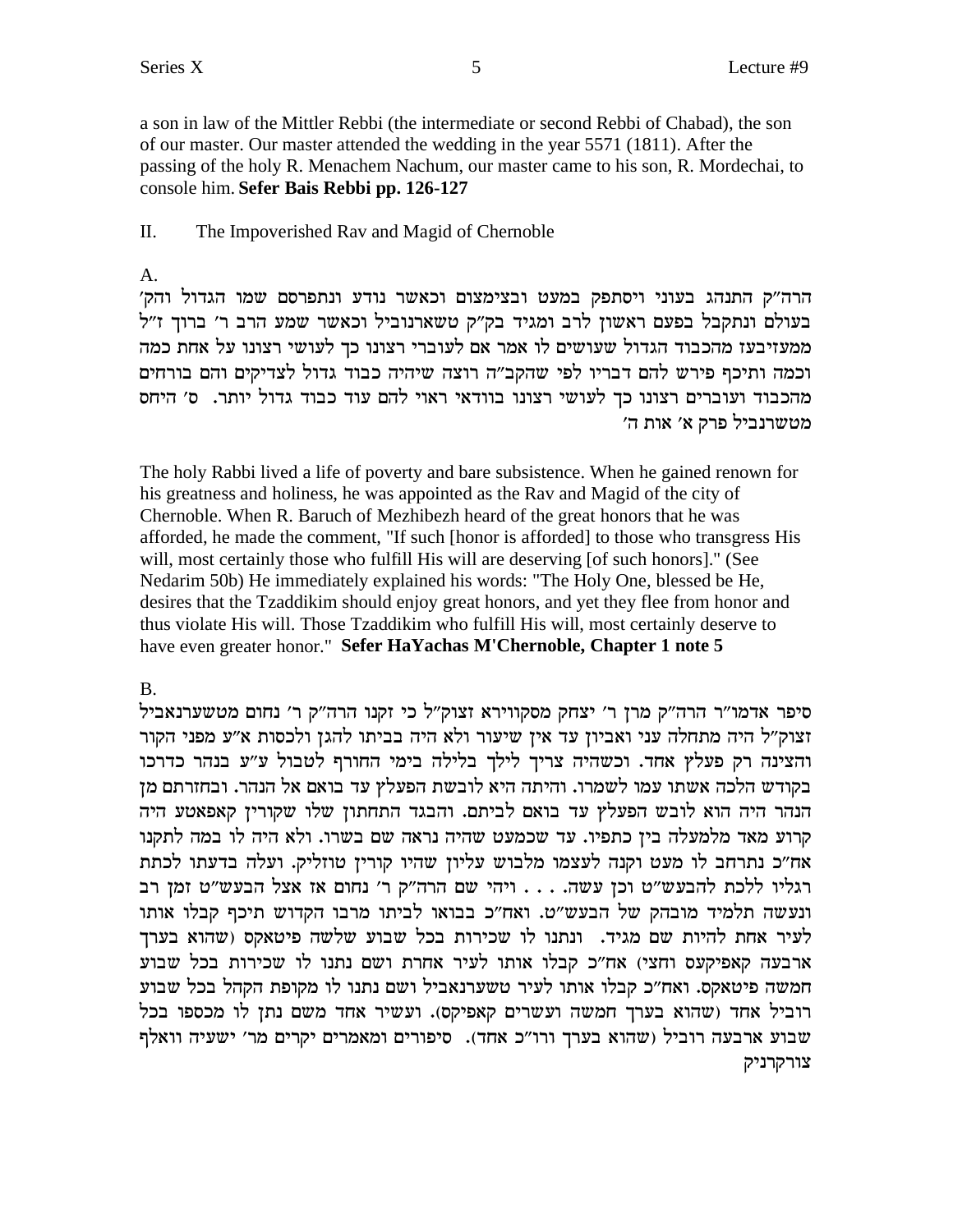Rav Yitzchak of Skvira, of blessed memory, related the following story: Originally, his grandfather, R. Nachum of Chernoble, of blessed memory, was desperately impoverished. Besides for one fur coat, he didn't even possess anything to protect himself from the cold of winter. When he needed to go out at night in the winter to immerse himself in the river, as was his holy custom, his wife would accompany him to protect him. She would wear the fur coat on the way to the river. When they returned home from the river, he would wear the fur coat. [In addition,] between his shoulders, the top of his undergarment, which is known as a "capota", was ripped to shreds; in fact, his skin almost showed through, and he didn't have the means of repairing it. When his condition improved a little, he bought himself an upper garment, which is known as a "tuzlik", [which went over the ripped "capota"]. At this time, he decided to travel by foot to visit the Baal Shem Tov, which he did. . . . He spent much time by the Baal Shem Tov and become one of his prime disciples. Afterwards, as soon as he came home, he was appointed to the position of Magid in a certain town. They gave him a salary of three pitaks a week, [which is approximately four and an half kopeks]. Afterwards, he was appointed to serve as a Magid in another town from which he received five pitaks a week (approximately 7.5 kopeks). Afterwards, he was appointed to serve in the town of Chernoble. There they gave him a salary of a ruble, [which is the equivalent of twenty five kopeks]. A certain man of means of the town gave him, [in addition to his salary,] another four rubles a week, [which is the equivalent of a silver ruble]. **Sipurim U'Maamorim Yekarim, R. Yeshaya Tzurknik**

C.

פ"א חלה הררמ"נ זמן רב והי' צריך לעזר ושלח משולח לאנ"ש דמדינתינו ורבינו נתן עבורו :מכתב מליצה וז״ל

אחד"ש כמשפט לאוהבי שמו תשפך נפשי בשאלתי ובקשתי השטוחה והפרושה לעורר רוח טהרה ונדיבה להתנדב לבם הטהור למצוה רבה ועצומה להיות מתמכי אורייתא קדישא להאי גברא בו"ק חו"פ רכב ישראל ופרשיו איש אלקי קדוש יאמר לו כק"ש מוהמ"נ במוהרצ"ה שי׳ הה״מ דק״ק טשערנאביל אשר נגעה בו יד ד׳ זה כמה עידן ועידנין והיתה ההוצאה מרובה לאלפים וגם עתה עוד מסובל ביסורין של אהבה יחלימהו ד׳ ויחייהו מיומים ויחודש כנשר נעוריו. ובגלל זה ידו הק׳ שלוחה אלינו במכתביו ע״י ציר אמונים האי טהור גברא מוכ״ז שי׳ להיות לו לעזר ולסעד ולתמכו בימיז צדקם. וע״כ באתי למלאות דבריו הק׳ בזאת למלאות ידם לד׳ ביד מלאה ורחבה מנה כפולה ומכופלת כי מעלין בקדש. וגדולה צדקה זו לקרב גאולתינו ופדות נפשנו. ועלי׳ דומי׳ תהלה וע״כ באתי בקצרה ומובטחני ברוב חסדיהם הנאמנים שישמעו לדברי אלה ויהיו לרצון אמרי פי ובגלל זה יברכם ד' בכפליים והי' מעשה הצדקה שלו' וחיים עד העולם בכפליים כנפש או"נ דו"ש. ש"ז במוהר"ב זצללה"ה. ספר  $721'$  בית רבי עמ

Once, R. Nachum was ill for a prolonged period and he needed [financial] assistance. He sent an emissary to the Hasidic brotherhood of our country (Reissin-White Russia). Our master, [R. Shneur Zalman,] sent this following letter of approbation:

Having greeted you all appropriately, I wish to pour out my soul to you, those that love Hashem's Name, and to present my sincere request in order to inspire a pure spirit of generosity towards the fulfillment of a great and awesome mitzvah, to be from the supporters of the holy Torah by supporting that pious and holy scholar, one who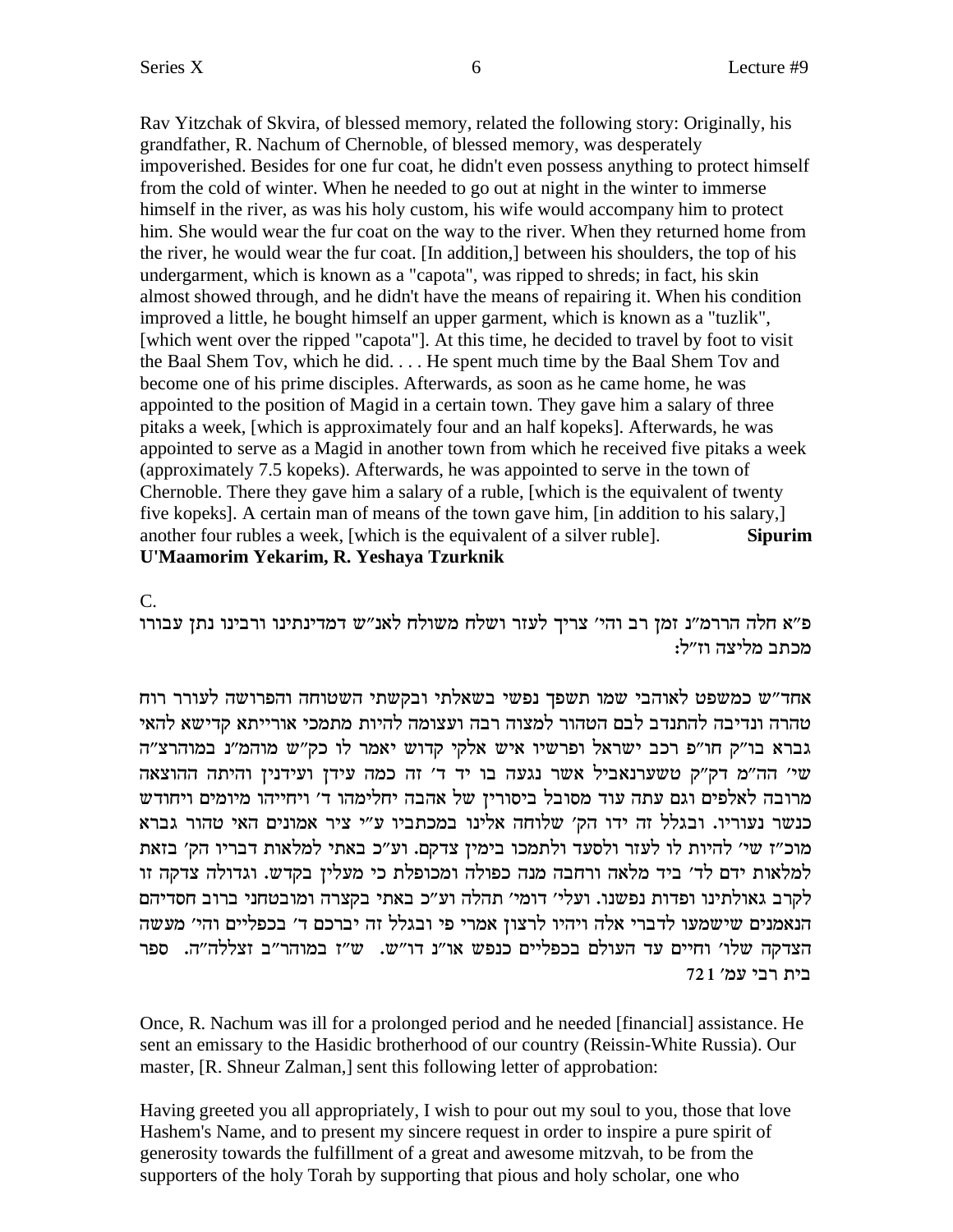possesses a deep and broad knowledge of the Torah, "the chariot of Israel and its riders", a holy and G-dly man, R. Nachum b. R. Tzvi, the Magid of Chernoble. He has become struck by Hashem for an extended period of time and his expenses have come to the thousands. He is still suffering with the pangs of "Divine love". May Hashem heal him and restore him back to the former good health of his youth. Because of this, his holy hand is outstreched through his letter delivered by his faithful emissary, that man of pure spirit who is the bearer of this letter, who is offering him his support through his righteous right hand. I have therefore come to lend my help in order that he receive a goodly portion, for one elevates his commitment in matters of sanctity. This tzedakah (charity) has the power of bringing closer the salvation and the redemption of our souls. Regarding such a person, silence is a form of praise and I have therefore been brief. I trust in your abundant and trustworthy kindness that you will hearken to these words and it will have its desired effect. May Hashem bless you for this many times over and may Hashem grant, through the merit of your tzedakah (charity), peace and life for ever in great abundance. . . . Shneur Zalman ben R. Baruch, of blessed memory. **Sefer Bais Rebbi p. 127**

D.

הרב המגיד מו"ה מנחם נחום נתן ספר חסידים וכשיתן א' ור"כ יחזירו לו ספר הנ"ל. פנקס ' הברה משניות דעיר טשארנוביל הובא בס׳ היחס מטשרנוביל פרק י״ט אות א

The Rav and Magid, R. Menachem Nachum, gave a Sefer Chasidim as a pledge. When he gives us a silver ruble we will return the sefer back to him. **Minutes of the Chevrah Mishnayos of Chernoble, quoted in "Hayachas M'Chernoble" Chapter 19 note 1**

E.

ועיקר הסיבה מאי הצלחתו הגשמיות של ר׳ נחום יכולים אנו לשער שהי׳ זאת בשביל דרכו והתנהגותו שהי' מקרב יותר העניים מהעשירים מהחסידים שבאו אצלו לבקש את בקשתם הקדים לדבר עם העני באריכות וכשנכנס אחריו העשיר קצר ר"נ בדבריו, ושנותנו לו העשירים את פדיונם ההגונה . . . אז לא רצה לקבל ממנו בעצמו רק א״ל לך אל מקום פלוני ושם תחפש את העני ותתן לו כך וכך ואז תמלא את שאלתך. ופ"א שאלו מקורביו: מדוע לא יתנהג כרבינו הקדוש שאמרו עליו "רבי מכבד עשירים" (עירובין פו.)? אז השיב הוא: ומדוע לא אתנהג בדרכי הבוי"ת שכתוב בו "אני אשכון את דכא ושפל רוח" "כי הוא יעמיד לימין האביון" ויש שהי' עונה להם: אני מבין היטיב זה שזקף רבי אצבעותיו ואמר שלא נהנה מעולם הזה אפילו באצבע קטנה, ובזה אני חפץ להיות דומה לו ויפה אמר הרמב״ם ז״ל: גט העולם הזה קדושין לעולם הבא. ס׳ היחס מטשרנוביל פרק י״ט אות א׳ מר׳ אהרן דוד טברסקי

It would seem that the essential reason for R. Nachum's lack of material success was his custom of showing greater warmth and care towards the poor Hasidim that would come to him for help rather than towards those of wealth. Whenever a poor man would come, he would speak with him at length. Whereas he only spent a short period of time with the wealthy person who [waited in line and] came in after him. When [these people of wealth] were ready to give him an appropriate pidyon, . . . he refused to accept it from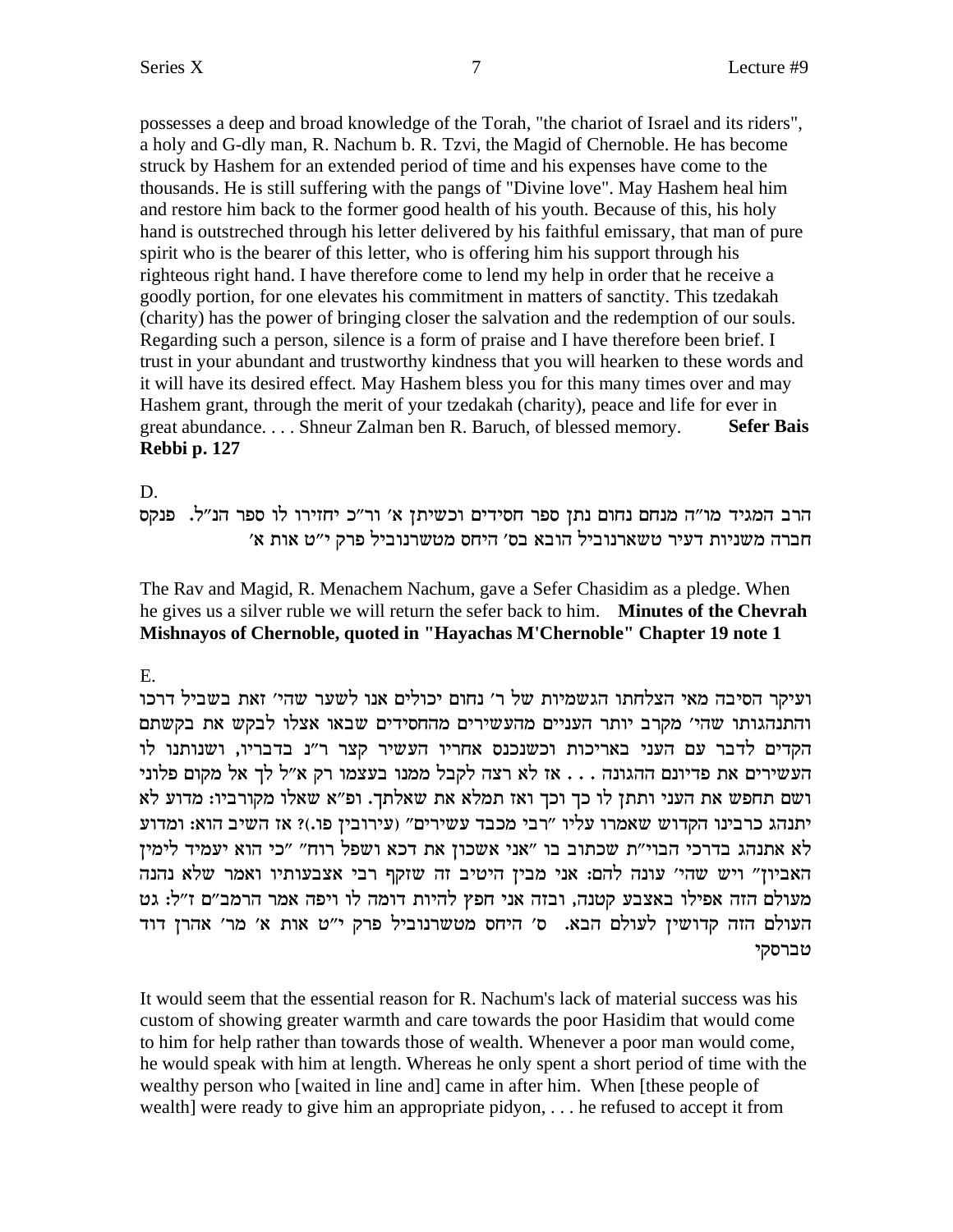them and told them to go to a certain place and to give a certain sum to a specific poor man and only then would his request be fulfilled. Once, one of his close Hasidim asked him, "Why doesn't the holy Rabbi act like Rabbainu HaKadosh (R. Yehudah HaNasi), whom [the Talmud (Eiruvin 86a) states,] "Rabbi honored the wealthy"? He replied, "Why shouldn't I act like the Creator of whom it is stated (Isaiah 57:15), 'I dwell together with the downtrodden and the meek' and (Psalms 109:31) 'For he stands at the right hand of the destitute'?" At other times he would answer, "I understand very well that which Rabbi lifted up his fingers and said that he hadn't had pleasure from this world, even a small finger's worth. In that respect I would like to emulate him. The Rambam, of blessed memory, said it well, 'Divorce this world and become betrothed to the next world.'" **Sefer HaYachas M'Chernoble Chapter 19, note 1**

# III. In the Footsteps of the Baal Shem Tov and the Mezricher Magid

A.

|ר׳ מנחם נחום דרש] מדי שבת בשבתו מעניז הפרשה ובחגים ובמועדים חדשים לבקרים וערבי ערבין ד"ס מסדר הגמרא ואליבא דהלכתא לאמשוכי באגדתא וענייני דיומא ולפעמים היה מחדש בטובו מעסק התורה גם בימות החול. הקדמה לס׳ מאור עינים

[R. Menachem Nachum] would deliver a drashah (homiletic discourse) every Shabbos on the Parsha (Torah portion of the week) as well as appropriate discourses on the holidays. In the morning and evening, he would teach Talmud, specifically those sections that have practical implications, Agadic material to engage them emotionally, and those sections that were appropriate for the specific time of year. At other times, he would share with them his Torah insights even on the weekdays. **Preface to Meor Einiyim**

B.

ואם היה באדם דעת ואמונה זאת אזי לא היה רודף אחר פרנסתו יומם ולילה כמו שאמר החכם אם לא היה האדם רודף אחר פרנסתו היתה פרנסתו רודפת אחריו כי באמת שורש נשמות ישראל הוא במעלה יותר גבוה מכל עולם הזה ומלואו וטבע של כל דבר להיות נמשך ומתאווה להתכלל במה שלמעלה ממדריגתו ובפרט באדם הישראלי שהכל לא נברא אלא בעבורו כנ"ל בפתיחת דברינו שהוא והתורה הן אחדות אחד עמו יתברך אך מה שהעולם רודפים אחר פרנסתם הוא מפני שהן מופסקין משרשם ומן התורה ורוב מעשיהם מקולקלים לא על פי התורה ולא די שאין מעוררין את עצמם בכל החמדות ותענוגי עוה"ז שהוא על ידי כסף וזהב לקרב המדות הנפולים המצומצמים שם כי אם אדרבה מפילים כביכול עוד למטה עבור שאין מתנהגים על פי התורה ונמצא שהכסף והזהב הוא במעלה יתירה מהם כי בהן יש בודאי צמצום המדות הקדושים כמבואר למעלה ואין בהם יכולת לקלקל את עצמם ונמצא שהם גבוהים במדריגה יתירה מן האדם ועל כן האדם רודף אחר מדריגה של מעלה ממנו שהוא הכסף והזהב כאמור ואוי לאותה בושה כי יציבא בארעא וגיורא בשמי שמיא והבן כי באמת קודם יצירת הולד כשמביאין הטפה לפני הקודשא בריך הוא לשאול טפה זו מה תהא עליה חכם או טפש עני או עשיר וכו׳ רק צדיק או רשע לא קאמר אבל כל עניניו וכל מה שצריך להנהגותיו בזה העולם השפל הן להיות עני או עשיר כפי שגזרה חכמתו יתברך שכן צריך לו להיות הנהגתו בעולם הכל נגזר עליו כי עניניו וכל מה שצריך לו כגון כלי תשמישו ומלבושיו וממונו הכל הוא עצמיות נפשו וקומה שלו כנודע וכל מה שנגזר עליו מן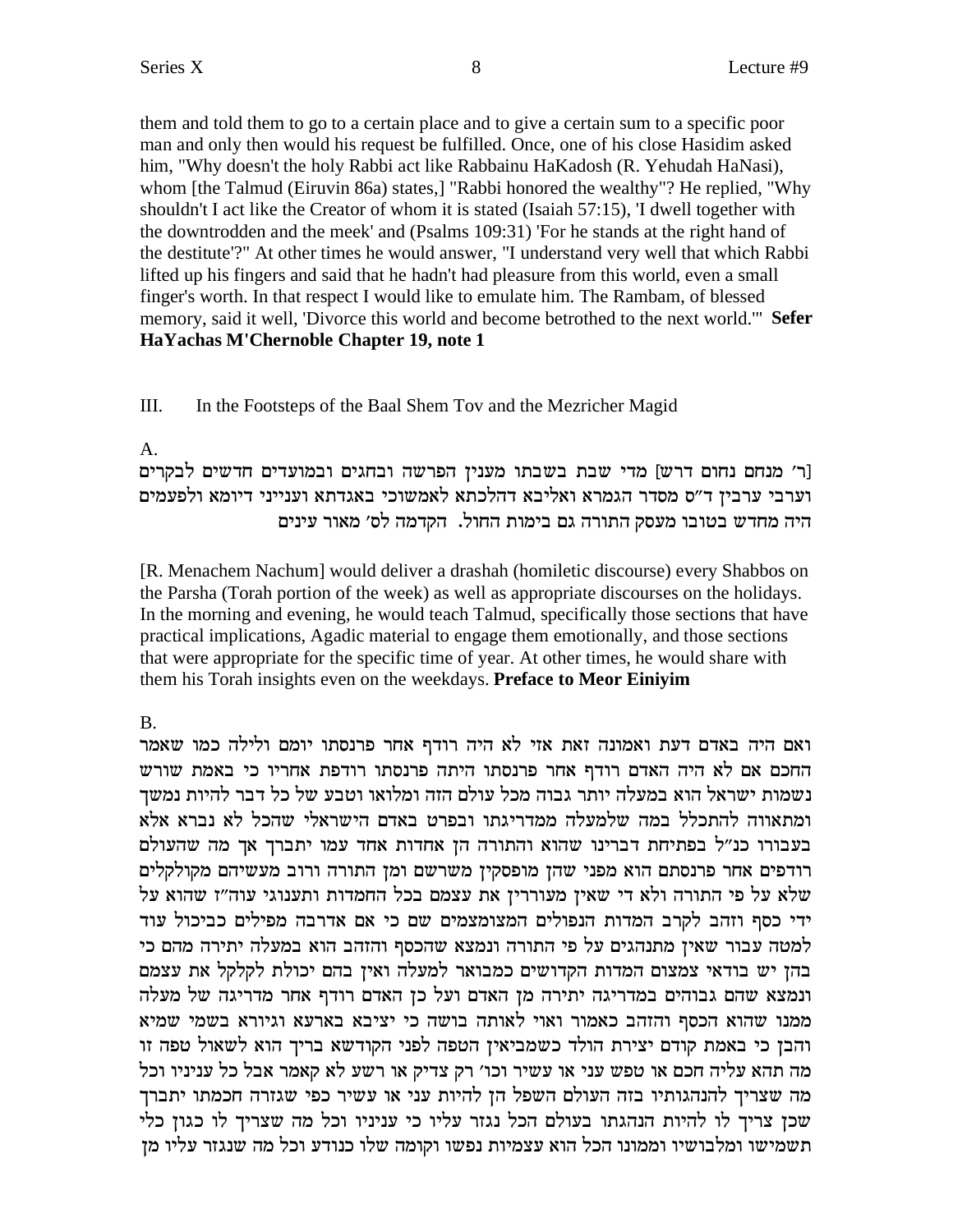הדברים הצריכים לו וכל צרכי פרנסתו עליו אין להוסיף וממנו אין לגרוע שאין יכולת ביד שום אדם לגרוע ממנו כי אם שהוא עצמו יקלקל לעצמו אם יהא נפסק ממנו יתברך כי על ידי שהוא נפסק משרשו מסתלק מהשגחתו של הבורא ב"ה אבל באמת אם היה עושה כנ"ל היה פרנסתו השייכת לו היתה רודפת אחריו להתכלל בו בכדי שיהא לה עלייה לשרשה העליון שמשם לוקחה. ס' מאיר עינים פרשת ואתחנן

If a person would have this understanding and faith, then he wouldn't run after making a livelihood day and night. In the words of the sage, "If a person wouldn't run after his livelihood, then his livelihood would run after him." For in truth, the root of the souls of Israel is on a level higher than all of this world and its contents. The nature of everything is to desire to merge with that which is above its level. This holds especially true with regards to a person of Israel for whom the entire creation was made . . . for he and the Torah are in unison together with Hashem. That which the world runs after their livelihood is because they are disattached from their root and from the Torah and the majority of their actions are debased and not in concert with the Torah. Not only are they not arousing themselves [spiritually], as they experience the desires and pleasures of this world, which are acquired with silver and gold, in order to bring the fallen [sparks of Divine] attributes, which are trapped and condensed in them, closer [to their spiritual root, but on the contrary, they are falling even lower, for they don't act according to the Torah. As a result, the silver and gold are on a higher level than they, for they certainly contain the condensed Divine attributes, as is stated above, and they have no power to debase themselves. Therefore, the person runs after the level which is higher than he, which is the silver and gold.... In truth, if he would follow the path that I previously outlined, his livelihood would chase after him in order to be united with him in order that it be united with its higher root from which it was taken. Sefer Meor Einiyim, Parshas **V'Eschanan** 

 $\overline{C}$ .

כללא דמלתא כי כל הדברים הגשמיים והנבראים הם רק משל להבין מהם הנמשל שהיא בחי׳ אלקות שבדבר ההוא שעל ידי זה הוא מלא כל הארץ כבודו כמו שאם רוצה הרב להבין לתלמיד איזה ענין שאין אפשר להתלמיד להשיג הדבר כי אם שישפיל לו הרב הדבר וילביש לו כפי שכלו ועל ידי זה יבין הנמשל. כן הוא כוונת הבורא ב"ה בעולמו במה שהוטבעו מדות עליונים גם כן בדברים שפלים וחומרים. ס׳ מאור עינים פ׳ פנחס

The underlying principle is that all physical things and creations are only a mashal (metaphor or allegory) through which one can understand true reality, which is the Divine force inherent in that thing. As a result, it can be said (Isaiah 6:3), "The world is filled with His glory." For instance, when a teacher desires to explain a [difficult] subject to a student, very often the only way to do so is to simplify the subject matter and clothe it in a form that is accessible to the student. Through this, the student can grasp the thing [and eventually understand it] as it truly exists. Similarly, that is the intention of the Creator in His world. He engraved the higher Divine attributes in debased and material things. Sefer Meor Einiyim, Parshas Pinchas

9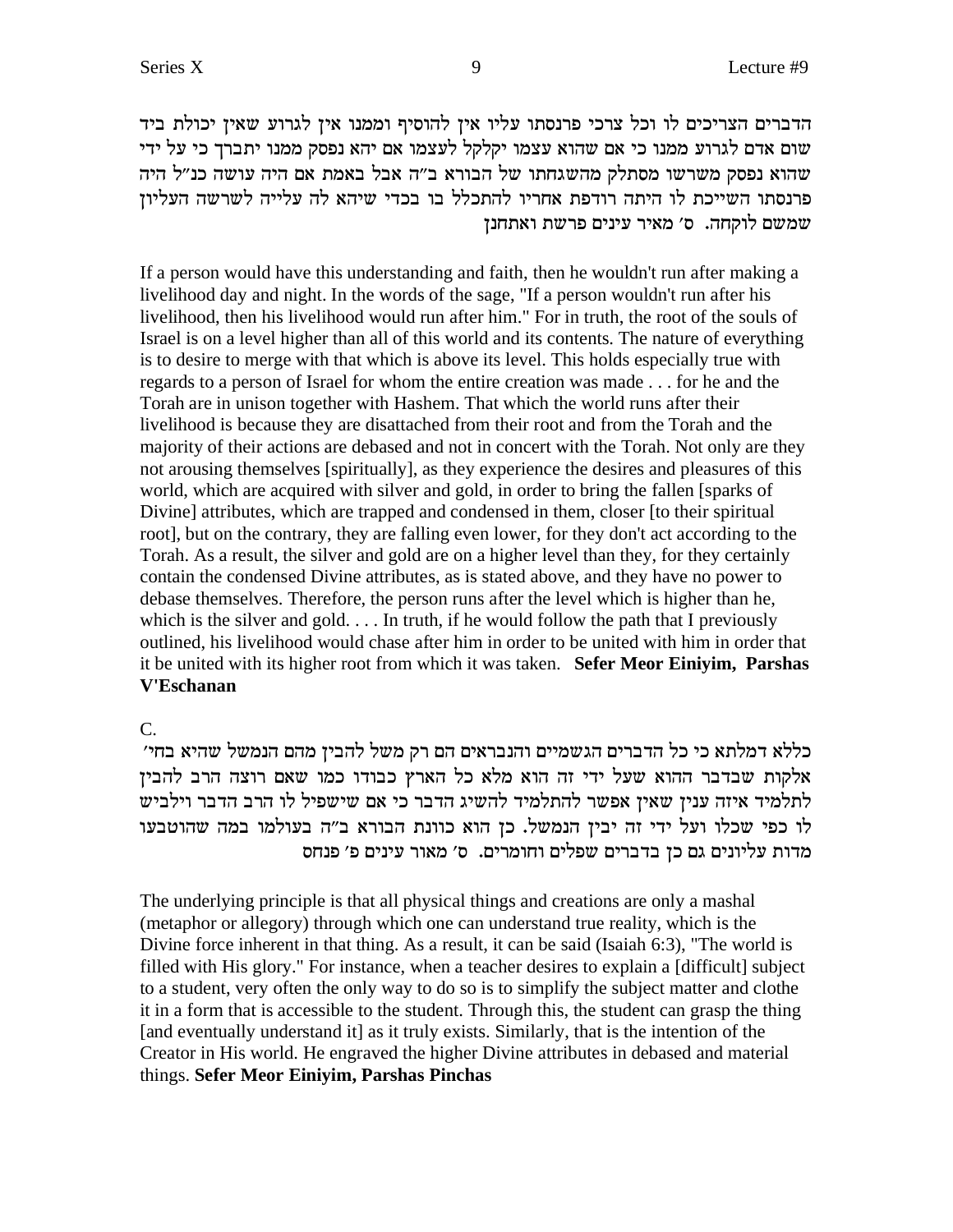righteous ways, as is stated in Scripture (Prov. 24:16), "For the righteous man falls seven blessed memory (Ecc. 8:14), "There is a vanity . . . in which the righteous experience the lot of the evil." **Sefer Meor Einiyim Parshas VaYeira**

מגיע אליהם כמעשה הרשעים וגו': ס' מאור עינים פ' וירא Behold, it is written (Psalms 103:19), "He reigns completely everywhere," for every place is part of the expanse of His kingdom, even in the kelipos (lit. husks i.e. the forces of evil). [We find a similar thought in] Scripture (Ex. 19:6), "And you shall become for me a kingdom of priests" i. e. the Torah was given to Israel on condition that they accept His kingship upon them in every place [and sphere]. On whatever level they find themselves, they should cling to Hashem, even if it happens that they fall, G-d forbid, to

כי הנה כתיב ומלכותו בכל משלה כי בכל מקום התפשטות מלכותו אפילו בקליפיות כמאמר ואתם תהיו לי ממלכת כהנים ושניתנה התורה לישראל על מנת שימליכוהו עליהם בכל מקום שהם באיזה מדריגה שיהיו שם ידבקו את עצמם אל השם יתברך אפילו אם נזדמן לאדם שנפל ח"ו למקום הקליפות גם משם יקום ויאחז צדיק דרכו כמו שאמר הכתוב כי שבע יפול צדיק וקם וזה שאמר שלמה המלך ע"ה (קהלת ח', י"ד יש הבל וגו' אשר יש צדיקים אשר

D.

the place of the kelipos. Even from there, they should arise and return to their old times and yet arises." This is referred to by Shlomo HaMelech (King Solomon), of

### E.

כי באמת הדעת הוא העיקר המביא לידי יראה ואהבה הגמורה כי אחר שידע ויאמין כי מלא כל הארץ כבודו ולית אתר פנוי מיניה והוא תענוג כל התענוגים ברוך הוא וברוך שמו חי החיים אם כן בכל התענוגים אילו יצוייר ח"ו העדר שפעת אורו וחיותו יתברך בהדברים הנבראים היו חוזרים הנבראים לתהו ובהו וכן בכל העולמות עליונים ותחתונים אילו יצוייר ח״ו העדר חיותו מהן היו כלא היו ואם כן הוא העיקר בכל הדברים ואם כן כשיאמין בזה ודאי לא יתאוה לשום תענוג בעולם מאחר שעיקרו הוא הבורא ברוך הוא ואם כן טוב יותר לדבק את עצמו בתענוג האמיתי ולא להפריד ח״ו נרגן מפריד אלוף (משלי ט״ז, כ״ח) מפריד אלופו של עולם משכינתיה כי כל הדברים מכונים בשם שכינה דהיינו חיות השם יתברך השוכן בכל הדברים ואם הוא עושה הדבר כמו שעושים אנשי המונים אזי מפריד ח"ו על כן בודאי מי שיש לו דעת זה יראה בכל דבר הפנימיות המקיימו שהוא טכינתו ברוך הוא וידבק בו ויבוא לידי יראה ואהבה. ס׳ מאור עינים פ׳ וארא

For in truth, daas (intimate knowledge of Hashem) is the essential thing that brings a person to complete fear and love of Hashem. When a person knows and believes that the whole world is full of His glory and there is no place that exists that is empty of Him, and that He is the ultimate [source] of delightful pleasure, blessed be He and blessed is His Name, the life of all of the living, [then a person realizes while experiencing any pleasure,] that if Hashem's light would cease, G-d forbid, from that which was created, it would automatically revert to nothingness, and in like manner all of the worlds, superior and inferior, and therefore, that Hashem is the source of all of these things [and pleasures]. As a result, when a person is truly is convinced of this, he can no longer have any desire for [anything of] this world, since its essence is [ultimately] the Creator,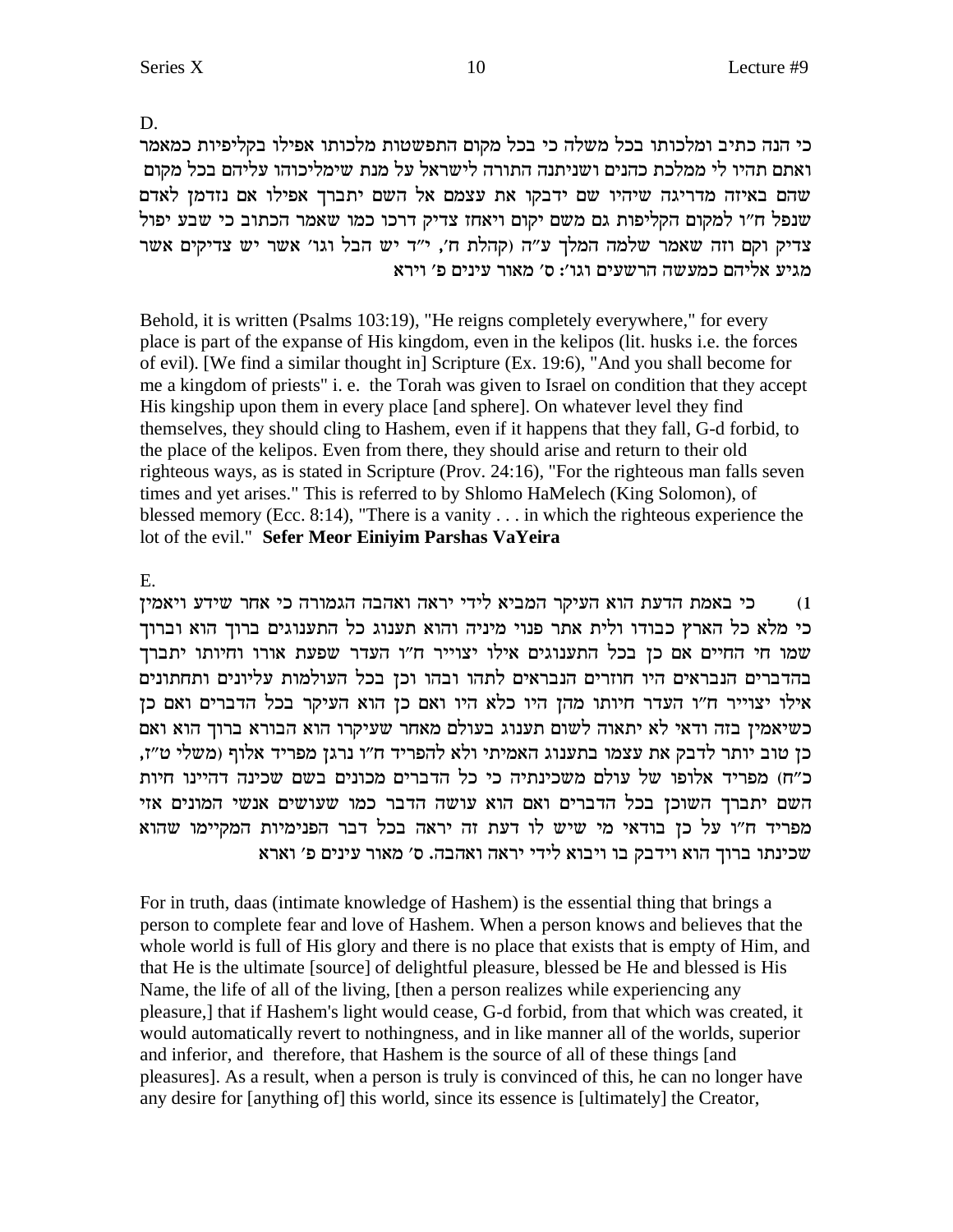blessed be He. If so, it is far better to cling to the true source of pleasure and not to separate himself, G-d forbid, [in the manner which is stated in Scripture] (Prov. 16:28), "A complainer separates himself from his authority" i.e. the authority of the universe. This is referring to His Shechina, for all of the things [of the universe] are called, in a manner of speech, Shechina which refers to the life force of Hashem which dwells in all things. If he acts like the common people, then he will separate, G-d forbid, [himself] from Hashem]. Therefore, it is certainly incumbent upon someone of intelligence (daas) to see in everything its inner essence which sustains it, which is His Shechina, blessed be He, and to cling unto Him, and to come, [as a result,] to fear and love of Hashem. **Sefer Meor Einiyim Parshas VaEira** 

ושהכל מהבורא יתברך ואין בעולם שום דבר זולתו כאמור אפס בלתך כי הכל גילוי  $(2)$ א–להותו מריש נקודה עד סוף וזהו יחוד גמור ד׳ עילאה עם י׳ תתאה שאין דבר יוצא ממנו ח״ו רק הכל גילוי א–להותו בכל הדברים שבעולם. ס׳ מאור עינים השמטות

Everything is from the blessed Creator and there is nothing besides for Him, as is stated [in the prayer liturgy for Shabbos,] "There is none besides You", for all [existence] is a revelation of His G-dliness, from the beginning of the point to the end. This is the complete yichud of Hashem's name from the highest "hey" until the lowest "yud", for there is nothing that is excluded from Him, G-d forbid. Rather, everything is a revelation of His G-dliness in everything in the universe. Sefer Meor Einiyim, Hashmatos

אפילו במקום שהוא כל הארץ שכולו ארציות שהוא רק חומר עב אף על פי כן מלא  $(3)$ כבודו יתברך והנה השם יתברך נקרא חיי החיים דהיינו שכל החיים שבעולם בהמות חיות ועופות ומין האדם החיות שלהם הוא השם יתברך וזהו חי החיים שהוה יתברך החיות של כל החיים ויחשוב כשנפל ממדרגתו הלא חי אני ומי הוא החיות שלי הלא הבורא יתברך ונמצא יש כאן גם כן הוא יתברך אך שהוא מצומצם מאוד: ס' מאור עינים פרשת בראשית

Even if one finds himself in a place which is total earthiness and gross materialism, nonetheless, it is filled with the glory of Hashem. Behold, Hashem is called the life of the living i. e. all of the life of the world, whether domesticated or wild animals, birds, or mankind, their life source is Hashem. This is the meaning of "the life of the living" i e. Hashem is the life source of all of the living. When a person falls from his level, he should think, "Behold, I am alive, and who is the source of my life if not the Creator, blessed be He. If so, then Hashem is actually here, just in a very concealed form." **Sefer Meor Einiyim Parshas Beraishis** 

באורייתא ברא קודשא בריך הוא עלמא ובאורייתא מתנהג עלמא וכמו דלית אתר  $(4)$ פנוי מיניה שבכל מקום הוא חיותו וא-להותו וארייתא וקודשא בריך הוא חד אם כן כל העולמות וכל האומות אין להם חיות רק מן התורה ומהו התורה שחיותן ממנה הוא כי אחר דור הפלגה כתיב כי שם בלל ד׳ שפת כל הארץ אף שנתבלבלו כל הלשונות מכל מקום נשאר בכל הלשונות דבר מה מלשון הקודש איזה תיבות הכתובים בתורה ומהן הוא חיותן עד שיש צורך לעולם באומות וכמאמר רז"ל ט"ט בכתפי שתים פ"ת באפריקי שתים ולכן גלו ישראל בין האומות כדי שיבררו אותיות הקדושים אותיות התורה שנתערבו ביניהם על ידי עסקם ודבורם עמהם וישראל מעלים הדבורים לשרשם להתורה ואם היו ישראל עובדים את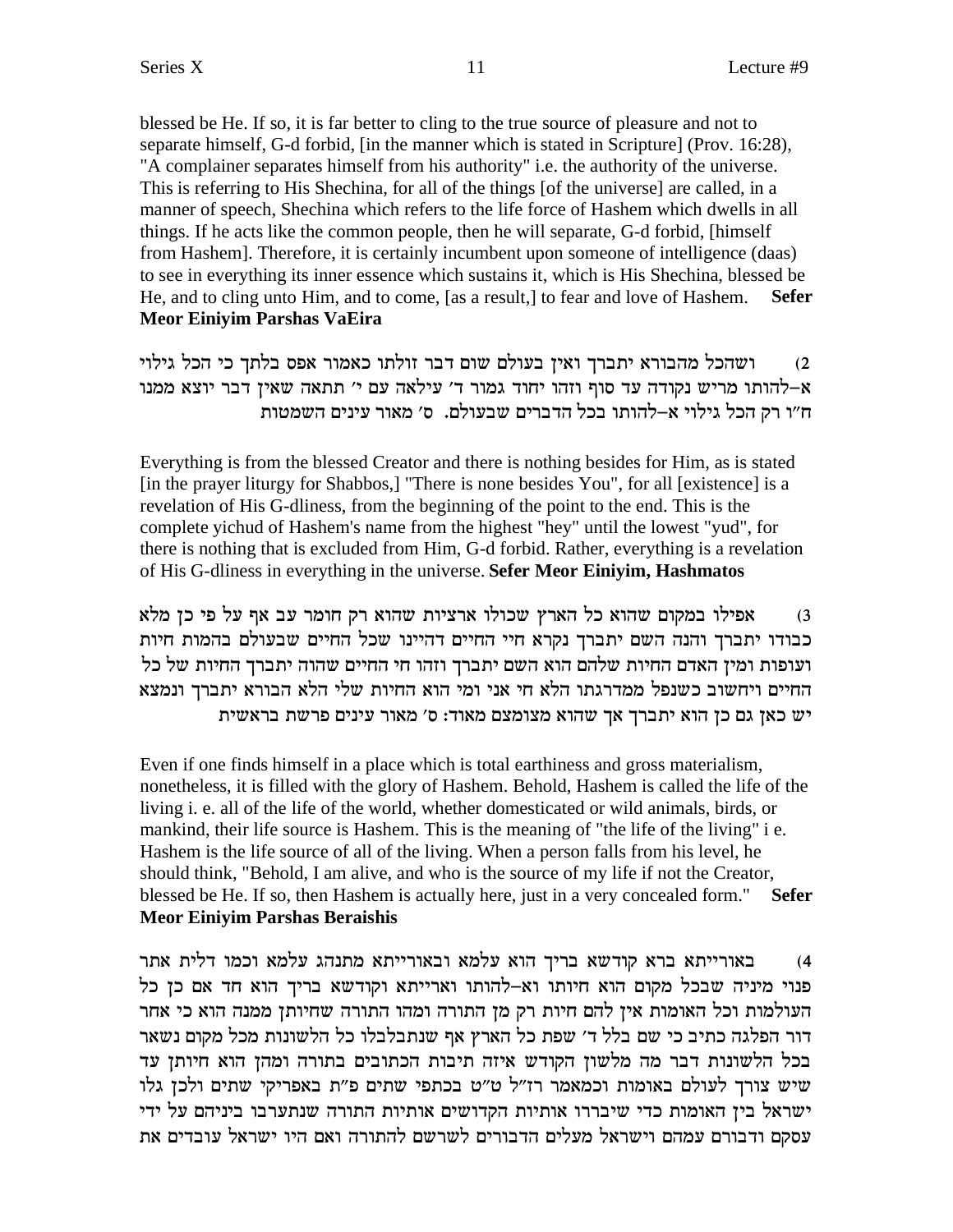ד׳ בדעת שלימה היו ממהרים להשלים התורה ולברר מהם מה שנפלו ביניהם רק על ידי קטנות שכלם צריך להתארך הגלות במשך הזמן עד שיבוא משיח במהרה בימינו ואז יקוים כי אז אהפוך אל עמים שפה ברורה וגו' והבן: ס' מאור עינים פרשת נח

Through the Torah did Hashem create the world and through the Torah does He direct the world. Just like there is no place which is devoid of Him, for He is the life force and the G-dliness. [Since,] the Torah and the holy One, blessed be He, is One, therefore, all of the worlds and all of the nations have their life source only through the Torah. What is [the nature of] of the Torah from which their life source derives? After the generation of the Flood, regarding which is written (Gen. 11:9), "For Hashem had confounded there all of the languages of the earth," although all of the languages were confounded, still and all, there remained in all of the languages some trace of the holy language, some words that are written in the Torah. It is from these words that they receive their life source and [it is for that reason that] there is a need for every nation on earth. This is illustrated by the statement of our Sages, of blessed memory (Sanhedrin 4b), "Tat means "two" in Cotphi (Coptic); Path in African (or Phrigian) means "two". That is why Israel became exiled amongst the nations in order to filter out the holy letters of the Torah which are intermixed amongst them. This is accomplished through economic involvement and communication with them, thereby uplifting the words to their source, to the Torah. If Israel would serve Hashem with complete daas (understanding and knowledge), they would hurry the process to complete the Torah and to filter out that which had fallen between the [the nations]. It is only due to their small mindedness that they have to continue in the Galus throughout this time until the Mashiach will come, speedily in our days. Then [the words of the prophet] will be fulfilled (Zephaniah 3:9), "For then I will turn to the people a pure language etc." Understand this. **Sefer Meor Einiyim Parshas Noach**

# F.

ובזה מבואר כוונת המשנה אל תהיו כעבדים המשמשים את הרב על מנת לקבל פרס אלא היו כעבדים המשמשין את הרב שלא על מנת לקבל פרס דלכאורה הוא שפת יתר דמכלל שאמר .אל תהיו וכו׳ ממילא נשמע דצריך להיות שלא על מנת לקבל פרס ולמה חזר ושנה בסיפא אבל הענין הוא מכיון שאמור שצריך להתענג בעשיית מצוות השם יתברך תענוג רוחני מעין עולם הבא וזה שאמרו אל תהיו כעבדים המשמשין כו׳ כלומר שלא יהיה העבודה לקבל שכר אחר זה ולצפות לתשלום שכר עולם הבא מה שיהיה אחר כך אלא תיכף בעת עשיית המצוה יתעורר תענוג רוחני מלמעלה עליכם וזהו שלא על מנת כו׳ רצה לומר שלא יהיה על מנת דהיינו שיקבל אחר איזה טובה מזה אלא הטובה הוא העסק במצוה גופיה ותיכף שעוסק יתענג על ד׳: ס׳ מאור עינים פ׳ וישב

This explains the Mishna [in Avos 1:3], "Don't be like servants who serve their master for the purpose of receiving reward but be like servants that serve their master not for the purpose of receiving reward." It seems that there is a redundancy. From the statement, "Don't be etc." one automatically can deduce that one needs to serve not for the purpose of receiving a reward. Why, then, did it repeat again? The idea is as follows: It is stated that one needs to take a spiritual delight in doing the mitzvos of Hashem, akin to [the delight of] the World to Come. Accordingly, that which is stated, "Don't be like servants who serve etc." means that one shouldn't perform the Divine service to receive any other reward besides [the feeling of delight in the present] and not to look forward towards the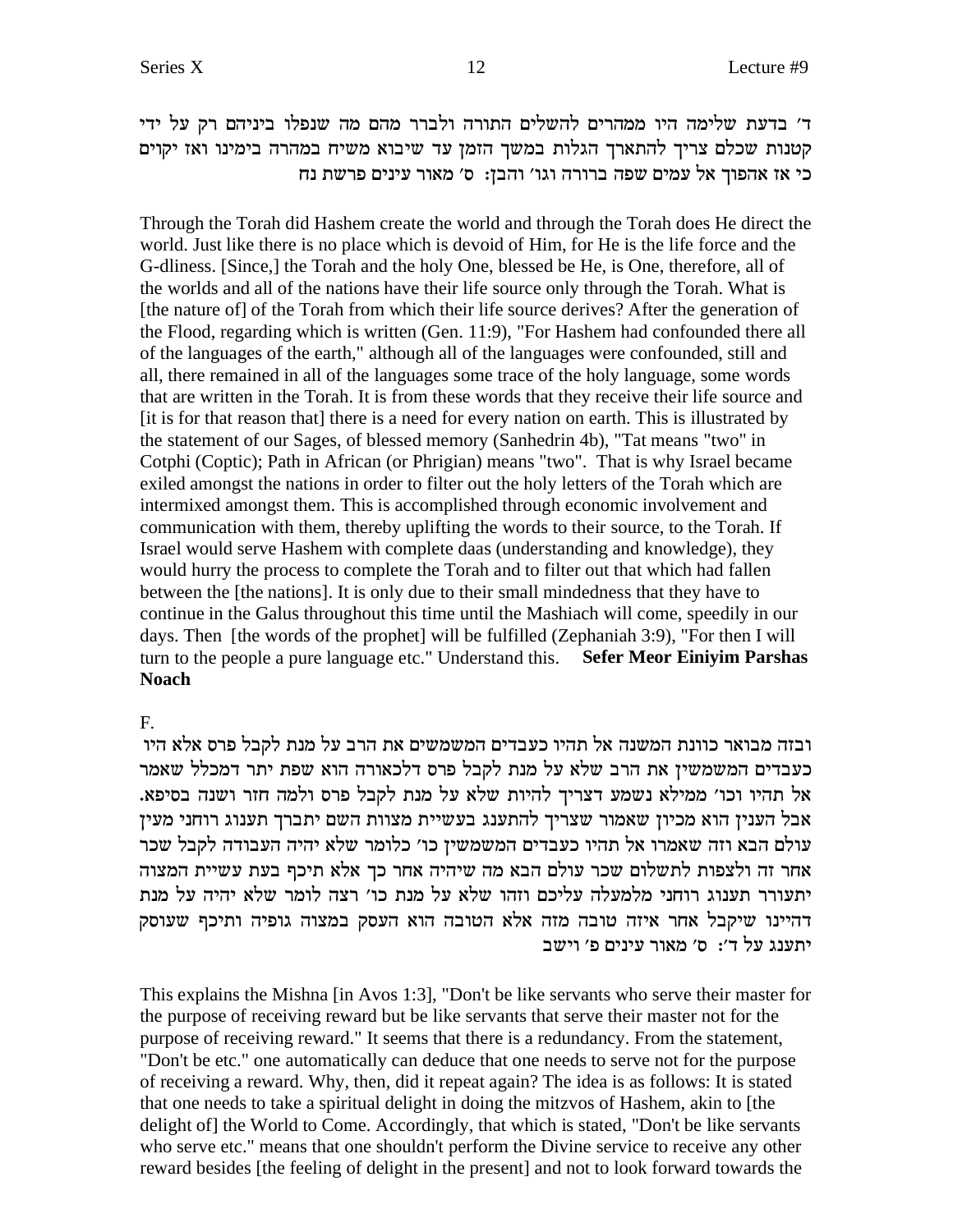payment of reward in the World to Come. Rather one should desire that Hashem should bless him by arousing a spiritual delightfulness from above. That is what is meant by the statement, "not for the purpose of reward". In other words, he shouldn't desire any other reward except the goodness that comes directly through the mitzvah itself to immediately delight in Hashem. Sefer Meor Einivim Parshas VaYeshev

G.

אך הן אמת נודע כי התורה ניתנה לנו להורות לנו את הדרך אשר נעלה בה במסילות בית אל העולה הרמה לדבקה בו ובמצוותיו כמאמר רז"ל בראתי יצר הרע בראתי תבלין שהיא התורה ואמרו עוד אם פגע בך מנוול זה כו' אם אבן הוא נימוח וכו והנה עינינו רואות כמה אנשים לומדי תורה בפלפול גדול והמה רחוקים מיראת ד׳ ומעבודתו והיצר הרע שלם אצלם שלא נימוח ולא נתפוצץ כלל. אבל באמת דבר ברור הוא שגם תורה אין להם שאף על פי שלומדים אין נקרא אצלם תורה כי בחינת מה שנקרא תורה להיותה מורה דרך לעבודת השם יתברך ונותנת עצה לדבקה בהשם יתברך לא לזולתו והם אינם לומדים לכוונה זו ואדרבה המה מתפארים בה ומערבים טוב ברע וזהו היה חטא אדם הראשון בעץ הדעת טוב ורע שהיה מערב טוב עם רע הכל ביחד. ס׳ מאור עינים פ׳ יתרו

It is a well known truth, however, that the Torah was given to us to guide us on the path through which we will enter the Higher Sanctuary to cling to Him and His commandments, as the Sages have stated (Kiddushin 30b), "I have created the evil inclination and have created the Torah as an antidote." In addition, they have stated (Ibid.), "If the disgusting creature (evil inclination) meets you in the marketplace, pull him into the Study Hall; if he is like a stone he will melt etc." Behold our eyes witness many of those who study Torah with great acuity who are distant from the fear of Hashem and His service. For these people, the evil inclination is still in its perfect state, unmelted or smashed. The truth is that it is obvious that they also don't have Torah. Even though they study it, it is not a Torah (guide) for them, for it is called Torah because it guides a person on the path to serving Hashem and it gives counsel to a person to cleave to Hashem alone. These people don't study Torah for that purpose. On the contrary, they use it as a source of pride and intermix the good with the bad. This was the sin of Adam with the Tree of Knowledge of good and bad, for he intermixed the good and the bad all together. Sefer Meor Einiyim Parshas Yisro

IV. The Shepherd of His Flock

# $A_{1}$

אך האמת דנודע כי הצדיק הוא יסוד עולם כי הוא היסוד והצנור שמעבר השפע והחיות היורד לכל העולם ולכל הנבראים הוא על ידו ובשבילו שהוא עושה השביל והמסילה שירד החיות וההשפעה על ידי התקשרותו בבורא יתברך תמיד הוא משכן לבחינת א׳ שהוא אלופו של עולם השוכן בתוכו כמו שכתוב (שמות כ"ה, ח') ושכנתי בתוכם והוא חלק ד' ממש ויש לו שייכות כביכול עם הבורא יתברך מצד חלק נשמתו שהוא חלק הא׳ וגם עם הנבראים יש לו גם כן שייכות והתדמות על ידי בחינת דם שהוא נפש הבהמית מלובש בהדם שהוא שוה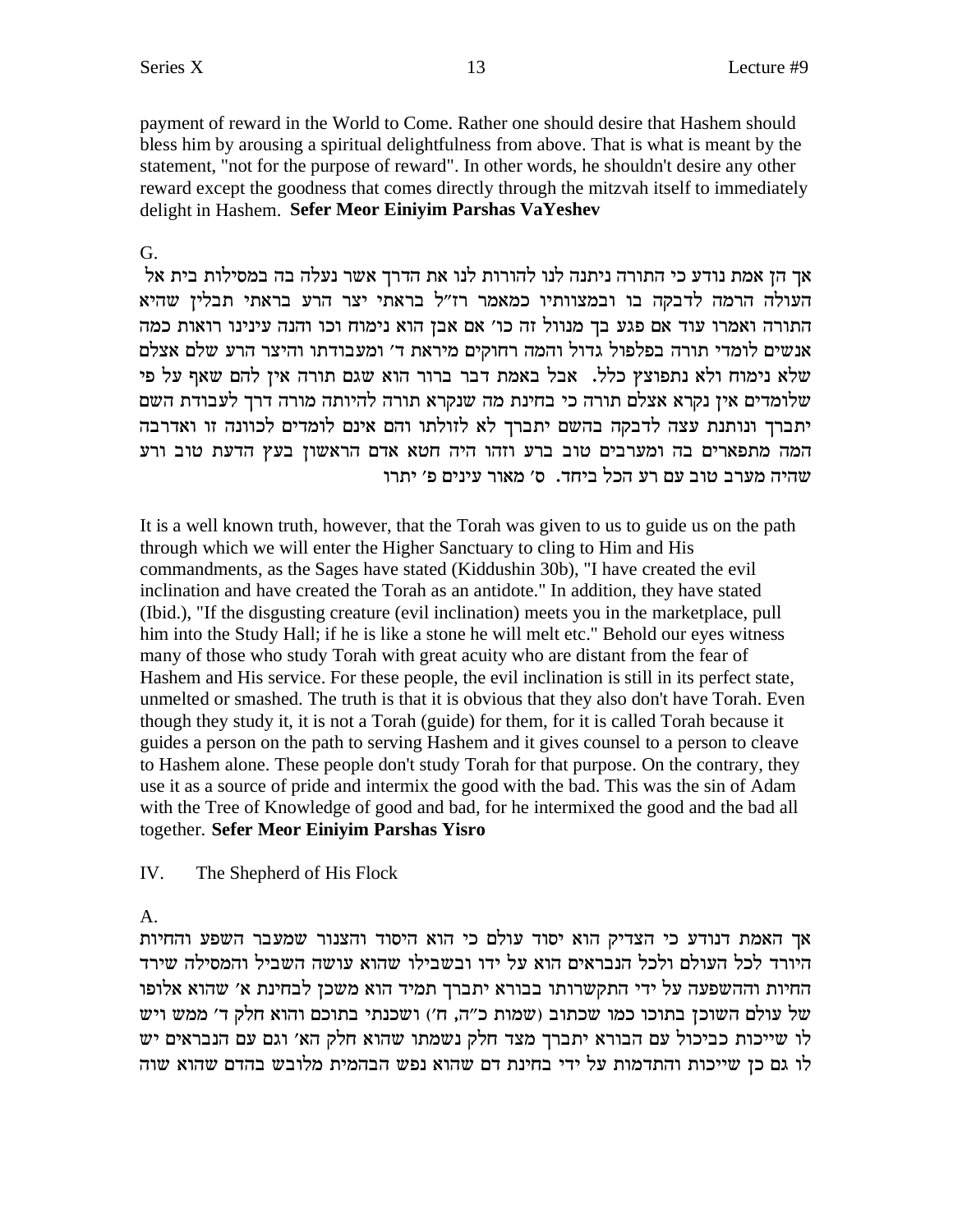לכל נפש ולכל הנבראים ולכך נאות ויפה לו שיהיה ממוצע בין הבורא ברוך הוא ובין העולם ומלואו לקשר הכל בו יתברך להריק השפע לנבראים על ידי שבשבילו הוא מתקן על ידי עבודתו ודביקותו בו יתברך. ס' מאור עינים פ' יתרו

The well known truth is, however, that the tzaddik is the foundation of the world for he is the foundation and the conduit through which the Divine flow and life force comes down to the whole world and to all the creatures. It is done through him and because of him, for he makes the path and route through which the life force and Divine influence [comes to the earth], by virtue of his constant connection to the Creator. He is the Divine dwelling place of the aspect of "aleph" which is the "aluph" or authority of the universe which dwells within him, as it is stated in Scripture (Ex. 25:8), "And I will dwell within them". He is literally a part of Hashem and has a connection, so to speak, with the blessed Creator in the aspect of his soul which is a part of Hashem. In addition, all of the creatures have a likeness and connection to [the tzaddik] with regards to the "blood" which is the animal spirit which is clothed in the blood which is common to all life and to all creatures. It is therefore fitting that he should be an intermediary between the blessed Creator and the whole world to unite them all through Hashem and to create the flow of [Divine energy] to the creations by the fact that he corrects the [imperfections of the world] through his service and cleaving to Hashem, the blessed. **Sefer Meor Einivim Parshas Yisro** 

#### $B<sub>1</sub>$

כתב בס׳ שפתי צדיקים פ׳ ואתחנן וז״ל והרב הצדיק ר׳ נחום מטשערנאביל זצוק״ל אמר ודרוש דרש ופתח לה פיתחא הלא אני כמין רוכל ואבקת רוכל לי. יש בידי מחטין ושפילקס ושפיזלך גם יש בידי מיני בשמים לרוב למי שצריך מיני בשמים ישיג אצלי. ולמי שצריך מחטין יש בידי לעוקצו גם יכול אני להיות מרפא חולים ופוקד עקרות ולהשיב נפשות ולהרבות שובע בעולם ולחדש בעולם שמחת אהבת זיוווגים ולגדל צמחים ולהמשיך מיני ברכה ולבטל גזירה ולהכניס חכמה ולדרוש כמעין המתגבר וכללו של דבר הכל ביד הצדיק בסוד צדיק מושל וגו׳. וא״ת למה אני משבח עצמי אומר אני לכם שזו דרכי התורה הוא אמרה תורה כי תצא למלחמה וגו׳ היה הכרוז יוצא מי שבנה בית חדש וגו׳ מי שנטע וגו׳ מי שארס אשה וגו' מי הירא ורך הלבב וגו' ודרשו ז"ל הירא מעבירות שבידו ולכך תלתה לו התורה לחזור על בית וכרם ואשה לכסות על החוזרים בשביל עבירות שבידם שלא יבינו שהם בעלי עבירה. והרואה שחוזר אומר שמא בנה בית או נטע כרם או ארש אשה וכו׳. כן אני יש מי שיבוש ויכלם לבוא אצלי לקבל תשובה על חטאיו לזה אני תולה כל הדברים בי לרפא חולים ולפקוד עקרות וכו' והרואה מי שילך אצלי לקבל תשובה על חטאיו. . . . לזה אל תתביישו כלל וכלל. וכל מי שיש בידו עון וחטא יבא אצלי. ובעזהי"ת ארפאנו ברפואת הנפש. ס' ספורים ומאמרים יקרים, ר' ישעיה צורקניק

It is written in the work, "Sifsei Tzaddikim" Parshas VeEschanan, "The Rav and Tzaddik, R. Nachum of Chernoble, of blessed memory, stated and expounded, 'I am a [veritable] spice dealer with an inventory of spices. I have needles, pins, and household wares (?) and also an abundance of spices. Anyone who needs various spices can get them from me. If you need needles, I can prick you. I can also heal the sick, cure the barren, restore vigor, increase satiety throughout the world, create within the world joy and love within

14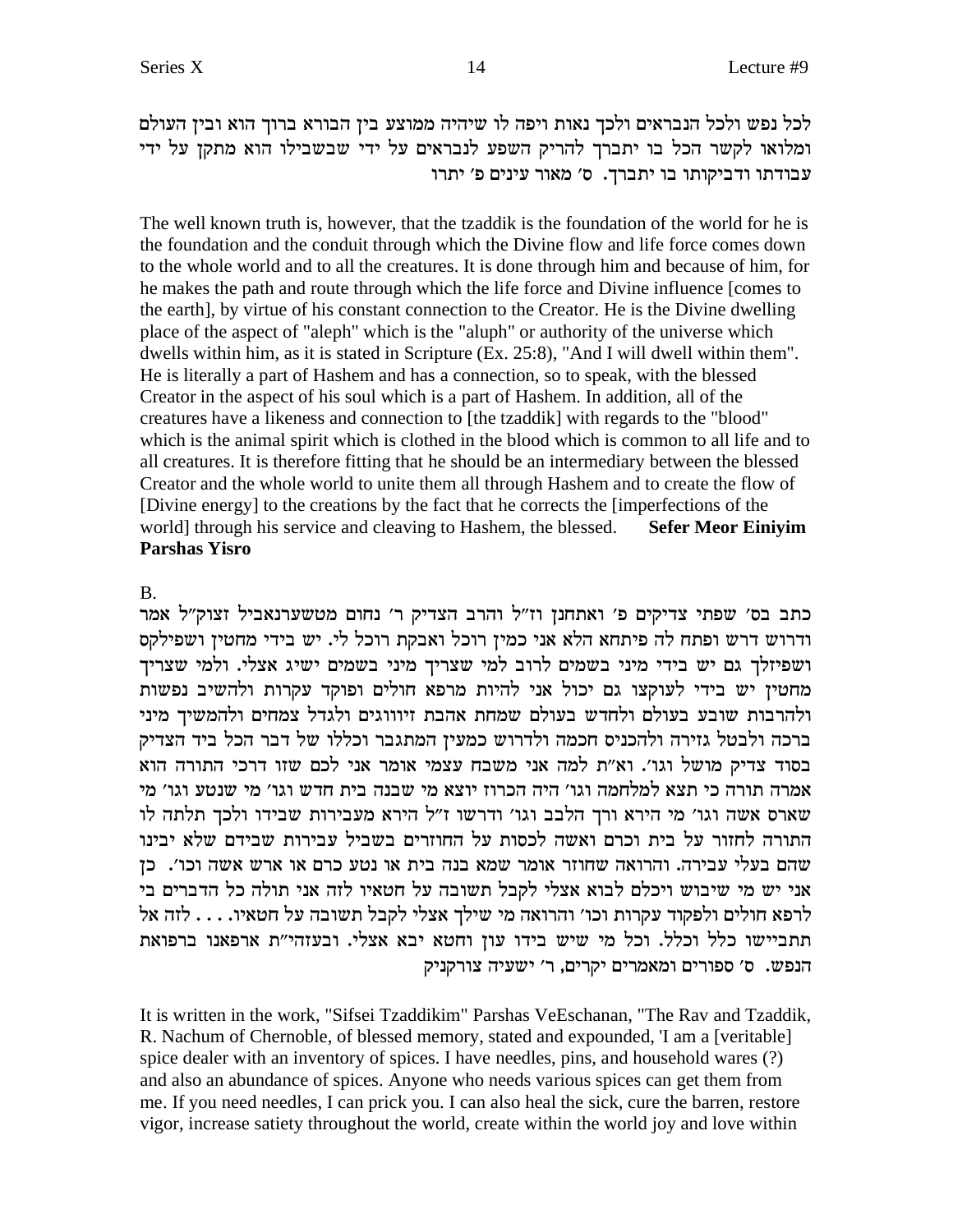marriage, grow plant life, bring all kinds of blessing, annul an evil decree, introduce wisdom, and expound like an overflowing spring. In short, everything is in the hands of the tzaddik, as it is stated, "The tzaddik rules etc." If you are wondering why am I praising myself, my reply is that this is the way of the Torah [as it is stated,] "When you go out to war . . . [and the announcement went out:] He who built a new house . . . he who planted . . . he who betrothed a wife . . . he who is fearful and of a weak heart etc." Our Sages, of blessed memory, expounded that "he who is fearful" is referring to one who fears from the sins which he possesses. Therefore, the Torah let those who built a home, planted a vineyard, or betrothed a wife return [from the battlefield] in order to allow the one who fears for his sins to save face and return without having others realize [the truth] that he is a sinner. One who sees him leave will say, "Perhaps this person built a home, planted a vineyard or betrothed a wife." In the same vein, there are those who are embarrassed and shamed to come to me to arrange penance for his sins. That is why I attribute all those qualities to myself, i. e. to heal the sick and cure the barren etc. The onlooker who sees someone come to me in order to gain expiation from their sins will not attribute his visit to sins and the person will not feel any embarrassment. Therefore, anyone who has a sin [that needs rectification,] can come to me, and, with Hashem's help, I will cure him spiritually.'" **Sefer Sipurim U'Maamarim Yekarim, R. Yeshaya Tzurknik**

C.

הנהגות ישרות מרבי מנחם נחום מטשארנוביל:

א. ראשית חכמה יראת ד', למען תהיה יראתו על פניכם תמיד לבלתי תחטאו זו הבושה שיתבייש לפני השי"ת, שמלא כל הארץ כבודו, ולית אתר פנוי מיני' ותמיד עיניו על דרכיו, לתת לאיש כדרכיו, ורואה כליותיו ולבו, ומזה אין להסיח דעתו אפי׳ רגע כמש״כ בש״ע א״ח :' סימן א

ב. ליזהר מאד מביטול תורה ח״ו, כי וויתר הקב״ה כו׳ ולא וויתר על ביטול תורה, ויזהר מאד שיהיה בלי פני׳ ח״ו כי התפארות היא ע״ז ממש, רק ללמוד לשמה, היא עבודת הבורא ית״ש :וליראה אותו ולדבקה בו ובמדותיו

ג. ויזכור תמיד בהשי״ת כי הוא הנותן כח בדיבור ובפיו ומשפיע אליו תמיד דעה ובינה ואיך לא יבוש ולא יירא מפניו קול ודיבור קוב"ה ושכינתי' ויהיה כוונתו לעשות רצונו ולהיות נחת רוח לפניו ולשמח את השי״ת ברוך הוא:

ד. וללמוד בכל יום תנ"ך משנה גמרא ותוספות ומהרש"א ולעיין מאד בכדי לשבר הקליפות, והכל בדחילו ורחימו, ולהיות בקי מאד, ולחזור תמיד בארבע טורים או ש״ע ולהיות בקי בתרי"ג מצות ולהזהר מאד להיות בקי בש"ע א"ח סי' רל"א ולקיים אותו, שיהיה כל הנהגותיו ותנועותיו לשם שמים כדי שיהיה עובד השי״ת תמיד:

ה. וליזהר מאד ללמוד בספרי מוסר בכל יום ולחזור ב׳ או ג׳ פעמים ולדבק המוסר אל הלב:

ו. וליזהר מאד שלא ידבר שיחת חולין, ולמעט בכל יום ולהתאמץ מאד<sup>'</sup> להתפלל בלי שום פניה, ומחשבה זרה ח"ו, וקודם לימוד בתורה או התפלה יחזור בתשובה ולהתוודות ולפחות :הרהור תשובה כדי לידבק בהבורא ית"ש

ו. ויראה להתבודד א״ע בכל שבוע יום אחד בתענית ובתפלה ותשובה ובווידוי ולתקן כל :שנמים וידבק מחשבתו בהבורא ית"ש

ח. וקודם התפלה יטבול ב׳ פעמים א׳ להעביר רוח הטומאה ב׳ להמשיך קדושה וטהרה וקודם התענית לא יאכל בשר ואחר התענית לא ימלא כריסו ולא יאכל בשר גם כן:

:<br>מ. וקודם מנחה יזהר מאד שלא ידבר שיחת חולין עד אחר המעריב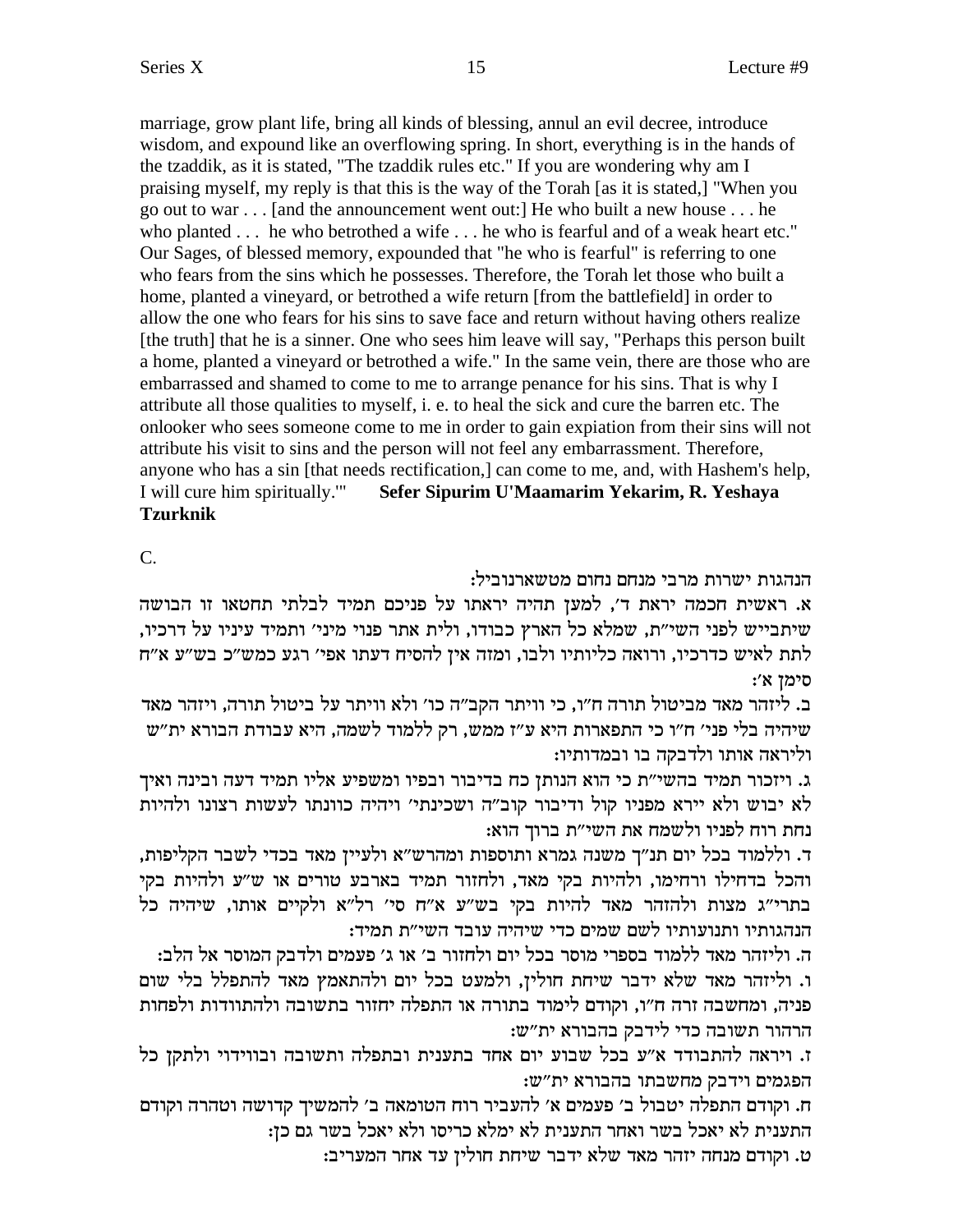י. ויזהר מאד מהסתכלות בנשים ח"ו בכדי שלא לטמא את הברית הקדוש כי הוא פגם גדול מאד ומאד אשר אין לו תשובה על זה ושלא לישכב עד שיעשה חשבון על עוונותיו אם עבר ה״ו יקנוס א״ע קנס גדול ויעשה גדר ויקרא ק״ש של האריז״ל כמש״כ בשערי ציון:

יא. וליזהר מאד בקימת חצות לילה ולעשות התיקון כמש״כ בשע״צ וליזהר מאד מגאוה שלא יהיה במחשבתו שום גאוה, ואפי׳ משהו ותועבת ד׳ כל עושי עולה רק יהיה בלבו שפל באמת בפני כל אדם כי באמת הוא כן מאחר שאין לו שום מעשים טובים וצריך שיהיה לבו זך ונקי ומה לו להתגאות כי הוא גרוע מן הבהמות שהיא לא קלקלה והוא קלקל:

יב. ויהיה זהיר מאד שלא יהיה מד׳ כתות שאין מקבלין פני השכינה כת לצים כת חנפים כת משקרים כת מספרי לשה"ר וכל המספר לה"ר גדול כנגד ג' עבירות ע"ז ג"ע וש"ד והוי דן את כל אדם לכף זכות ויראה לקרב א"ע ואת חבירו לעבודת השם יתברך ויחשוב תמיד בגדלות השי״ת וקטנות ושפלות עצמו:

יג. ויזהר מאד מקפדנות שלא יבוא ח״ו לידי כעס שהוא ע״ז ממש ע״ד טורף נפשו באפו ואל ישרה בקרבו אל זר וע"ז נאמר לא יהיה בקרבך אל זר:

יד. וליזהר מאד בשמחת שבת בכל מה דאפשר ובכל החומרות שהחמירו המחמירים ע"ז ולהיות בקי בדיני שבת מאד ולידבק בבורא יתברך ושלא להסיח דעתו מן השבת ולהתפלל ביום השבת בשמחה גדולה ולהרבות בצדקה בערב ש״ק ובמתנה לשמה בתכליתה:

טו. וליזהר מאד במעשר מקרן, ואח"כ מרווחים, עשר בשביל שתתעשר, ולהיות שומר מצוה, ויקיימנה:

טז. וליזהר מאד בשמחת פסח, וליזהר מחמץ משהו, וכל החומרות שהחמירו המחמירים על זה, וליזהר מאכילת חדש, וליזהר להסתכל בציצית בכל שעה שיזכור תמיד יראת ד׳ ואהבתו ובדביקתו ובכוונותיה, כי שקולה מצות ציצית ככל התורה כולה:

יז. וליזהר בעניית אמן בכל כוונתו, ובכל כחו, וכן כל דבר שבקדושה, ולהיות מעשרה ראשונים, ויאמר פ׳ עקידה בכוונה גדולה, ויחשוב ויצייר במחשבתו כאלו עומד בעצמו לקדושת שמו הגדול והקדוש יתגדל ויתקדש ויתרומם:

יח. וליזהר לישן בטלית קטן, ויזהר מאד שלא להתפלל בבגדים שהיו עליו בשעת זיווג, רק להחליף החלוק, ויזהר שלא להוציא שם שמים לבטלה, ואם אפי׳ בשוגג יקבל עליו תיכף .<br>נידוי ויראה שיתירו ב״ד של שלשה בני אדם:

יט. וליזהר מאד מעצלות ומעצבות, שהיא קליפה המכלה עבודת השם ית׳, ויראה לעבוד את השי״ת בזריזות ובשמחה ובטוב לבב מרוב כל:

כ. וליזהר בנקיות גופו, ולא לעבור על בל תשקצו, ובפרט קודם התפלה, ולהתפלל בגוף נקי ולא בגוף משוקץ, ובפרט מכח זה באים מחשבות זרות:

כא. ולכבד את השבת ויו״ט בכל מה דאפשר וליתן צדקה קודם שבת ויו״ט, ובפרט קודם חג הסוכות ולכבד עניים בכל מה דאפשר, ובפרט לעני הגון, וליזהר שיהיו בכל שבת ויו"ט עני הגון על שלחנו ובפרט בחג הסוכות, ולתת חלק האושפיזין להם בכל יום:

כב. וליזהר בכל ברכותיו וברכות הנהנין מאד, ולהיות בקי מאד בש״ע אורח חיים הלכות .<br>ברכות, וליזהר מאד מן המאכלים המסופקים מתולעים ומילבין מאד בכל מה דאפשר כי הם מביאים הטומאה בלב, שלא להתעכב חוץ לביתו משך זמן:

נשלמו הנהגות ישרות, השיר והשבח לבורא עולם ויוצר אור יקרות: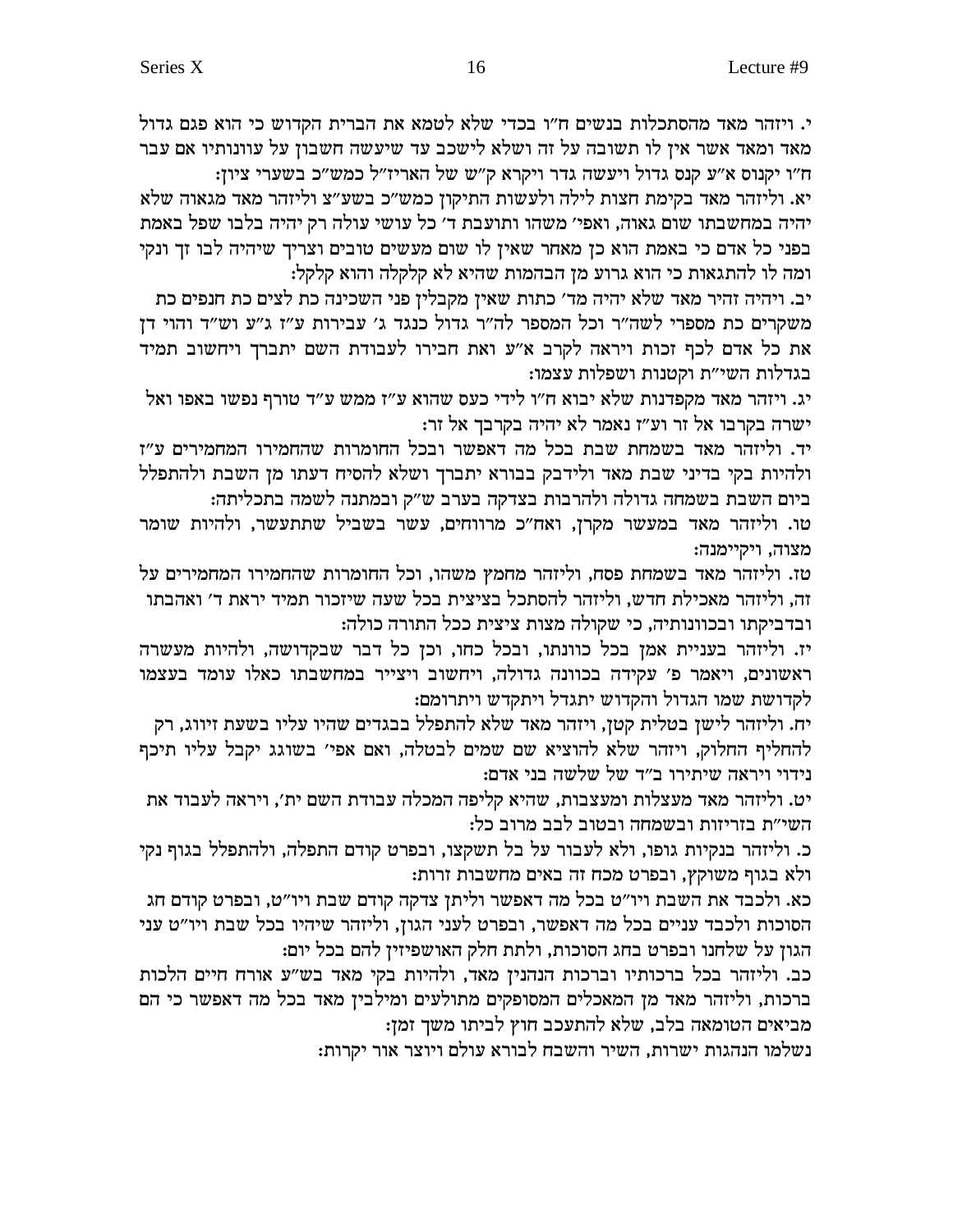#### V. R. Mordechai and the Dynasty of Chernoble

 $A<sub>1</sub>$ 

הרה"ק ר' מרדכי מטשרנביל זצ"ל נולד שנת תק"ל ונפטר תקצ"ח כ' אייר באנאטיווקה עיר הסמוכה לקיוב זי"ע עכ"י וחיבר ספר יקר על התורה הנקרא בשם לקוטי תורה ובתחילת הספר נדפס ממנו שבעה הדרכות ישרות ונפלאות מורים לאדם דרך השי״ת ואיך ידבק בקונו ית. ס׳ היחס מטשרנוביל פרק ג׳

The holy R. Mordechai, of blessed memory, was born in the year 5530 (1770) and died in the year 5598 (1838) on the twentieth of Adar in Anatevkah, a town close to Kiev. May his merit standby all of the Jewish people. He authored the precious work on the Torah entitled, "Likutei Torah." Appended to the beginning of the work are seven correct and wondrous guidelines, leading a person on the path of Hashem and directing him to cling to his Creator. Sefer Hayachas MiChernoble Chapter 3

 $\mathbf{B}$ .

אשתו הראשונה הצ׳ של הרה״ק ר׳ מרדכי היתה בת הה״צ הקדוש ר׳ אהרן הגדול מקארלין זל"ה שנפטר ביום ב' י"ז ניסן והולידה שלשה צדיקי עולם ובת א' ואשתו השניה היתה הצ' בת הרה"ק ר' דוד לייקיס ז"ל שנסתלק כ"א ניסן שנת תקי"ט שהוא היה מתלמידי הבעש"ט זלה"ה והולידה חמשה צדיקי עולם ושתי בנות. שם

[R. Mordechai's] first wife, was the saintly daughter of the holy Rabbi, the great, R. Aaron of Karlin, of blessed memory.... She gave birth to three of the world's Tzaddikim and to one daughter. His second wife was the saintly daughter of the holy R. Dovid Leikis, of blessed memory.... He was from the disciples of the Besht. She gave birth to five of the world's Tzaddikim and to two daughters. Ibid.

 $C_{\cdot}$ 

אלה המה בניו הצ׳ מאשות הראשונה:

א) הרה"ק והטהור קדוש מרחם אמו ה"ה אדמו"ר הרב ר' אהרן מטשרנוביל זל"ה שהיה אז זקן הדור שנולד שנת תקמ"ז ונתחנך על ברכי זקנו הה"ק ר' נחום זל"ה ונפטר תרל"ב כ' כסליו והוא מילא את הכסא של אביו הקדוש אחר פטירתו.

הרה"ק ר' משה מקאריסטשוב זצ"ל נולד תקמ"ט ונפטר שנת תרכ"ו י"ח טבת ומנו"כ (⊐ שם $\,$ 

הרה"ק ר' יעקב ישראל מטשערקאס זצ"ל נולד שנת תקנ"ד בתחילה הנהיג רבנותו  $(2)$ בהורנוסטיפל ואח״כ בטשערקאס ונפטר שנת תרל״ו י״ג אלול. שם פרק ד׳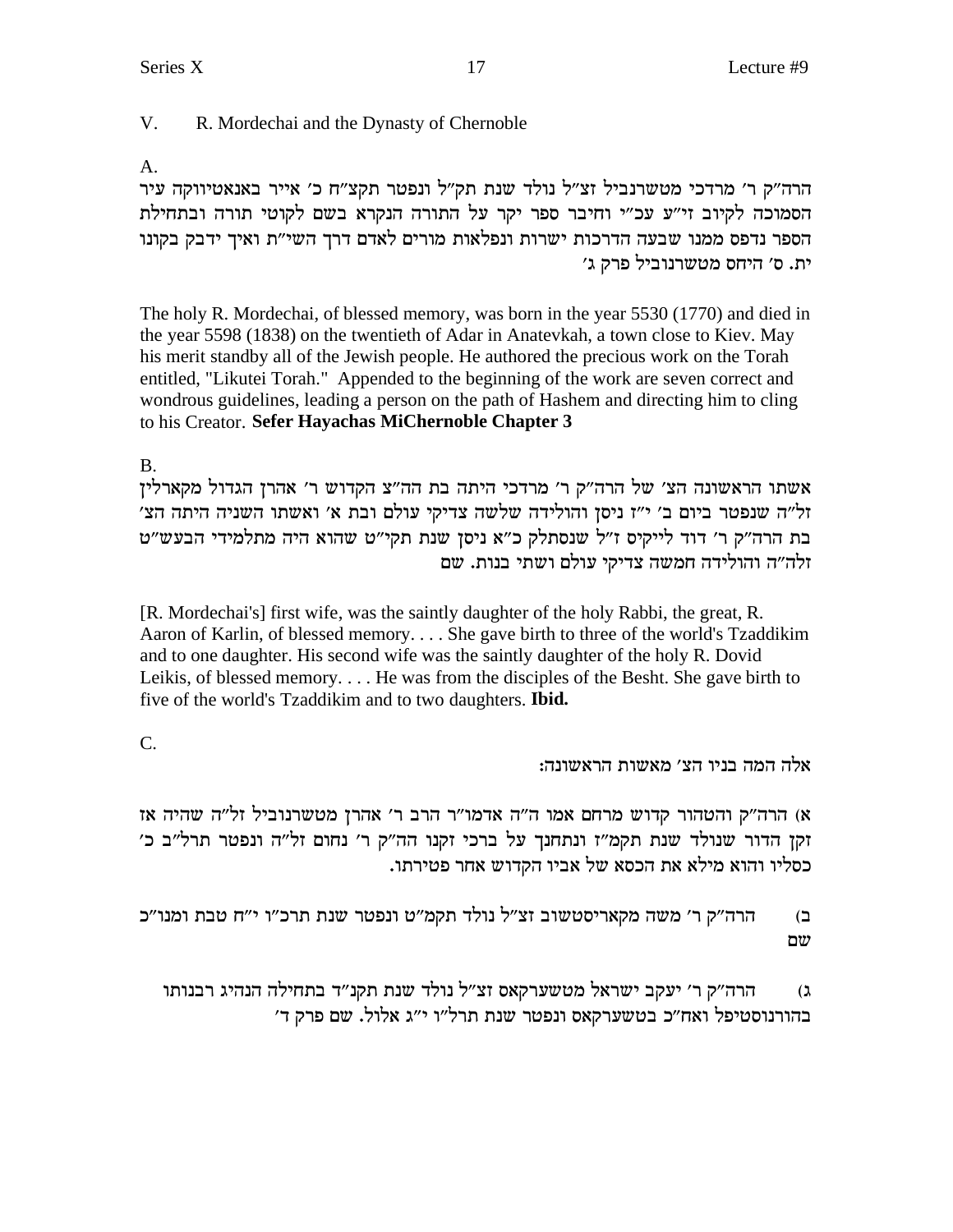אלה הם בניו הצ׳ מאשתו השני׳

הה"ק ר' נחום ממקרוב זצ"ל נולד שנת תקס"ה ונפטר בעיר רבנותו מקרוב בשנת  $(7)$ תרי"ב ז' תשרי

הרה"ק מופת הדור ופאר הדור בוצינא דנהורא קדוש עליון כ"ק אדמור מורינו ורבינו ה) וכו' מו"ה ר' אברהם המגיד הקדוש מטוריסק זלה"ה נולד בשנת תקס"ו ונסתלק ביום הילולא דיליה ב' תמוז שנת תרמ"ט בעיר רבנותו טוריסק נבנה ציון גדול של קברו שנוסעים הרבה חסידים להתפלל כאו״א בקשתו זי״ע ועכ״י

הה"ק ר' דוד מטאלנא זצ"ל נולד תקס"ח ונפטר ביום הילולא דילי' בעיר טאלנא  $(1)$ בשנת תרמ"ב י' אייר

הרה"ק יצחק מסקווירא זצ"ל נולד שנת תקע"ב ונפטר בעיר רבנותו סקווירא י"ז ניסן  $(7)$ תרמ״ה

הרה"ק ר' יוחנן מרחמסטריבקה זצ"ל נולד שנת תקע"ו ונפטר בעיר רבנותו ד' ניסן  $(\mathsf{n})$ תרנ"ה זי"ע

D.

בנו [של ר' מנחם נחום] הרה"ק ר' מרדכי מטשארנאביל נ"ע הי' מחותנו של רבינו שבנו הרה"ק ר' יעקב ישראל נ"ע הי' חתן אדמו"ר האמצעי נ"ע בן רבינו. ורבינו הי' על החתונה בשנת תקע"א. אחר פטירת הרה"ק רמ"נ הי' רבינו אצל בנו הרה"ק ר' מרדכי לנחמו. ספר  $721 - 621$  יבית בית

R. Mordechai, the son of R. Menachem Nochum of Chernoble was the mechutan (relative through marriage) of our master, [R. Shneur Zalman. R. Mordechai's] son, R. Yaakov Yisrael, whose soul rests in Eden, was the son in law of the Mittler Rebbi (the Intermediate Rebbi of Chabad), the son of our master. Our master was at the wedding which took place in the year 5571 (1811). After the death of R. Menachem Nochum, our master came to his son, R. Mordechai to console him. Sefer Bais Rebbi pp. 126-127

 $E.$ 

שמעתי בעת שהיתה החתונה של המחותנים הק׳ ר׳ שניאור זלמן זצ״ל בעל התניא והרה״ק ר' מרדכי זצ"ל המגיד מטשרונביל והחתונה היתה בלאזנע (בליאדי) בביתו של הרש"ז ז"ל. ובעת המשתה אמר בעל התניא דורש ארוך בדרכי החסידות כדרכו הק׳ וכשגמר את המאמר אמר אל המגיד יאמר נא מחותני ג"כ איזה דברי תורה ויען המגיד הק' כתוב יקח נא מעט מים שצריך לומר מעט תורה שנמשלה למים והעיקר הוא ורחצו רגליכם לרחוץ כל אחד את ההרגל הרע שלו. והשענו תחת העץ. ובשאר הדברים תסמכו עצמכם על הצדיק שנקרא עץ. וכשמוע חסידי הרב את התורה הזאת ויחר להם מאוד כי יש בדבריו ההיפוך מדרך החסידות של הרב ז"ל. אך מפני אימת רבם הק' לא עשו לו שום דבר. אח"כ אמר הרש"ז עוד הפעם